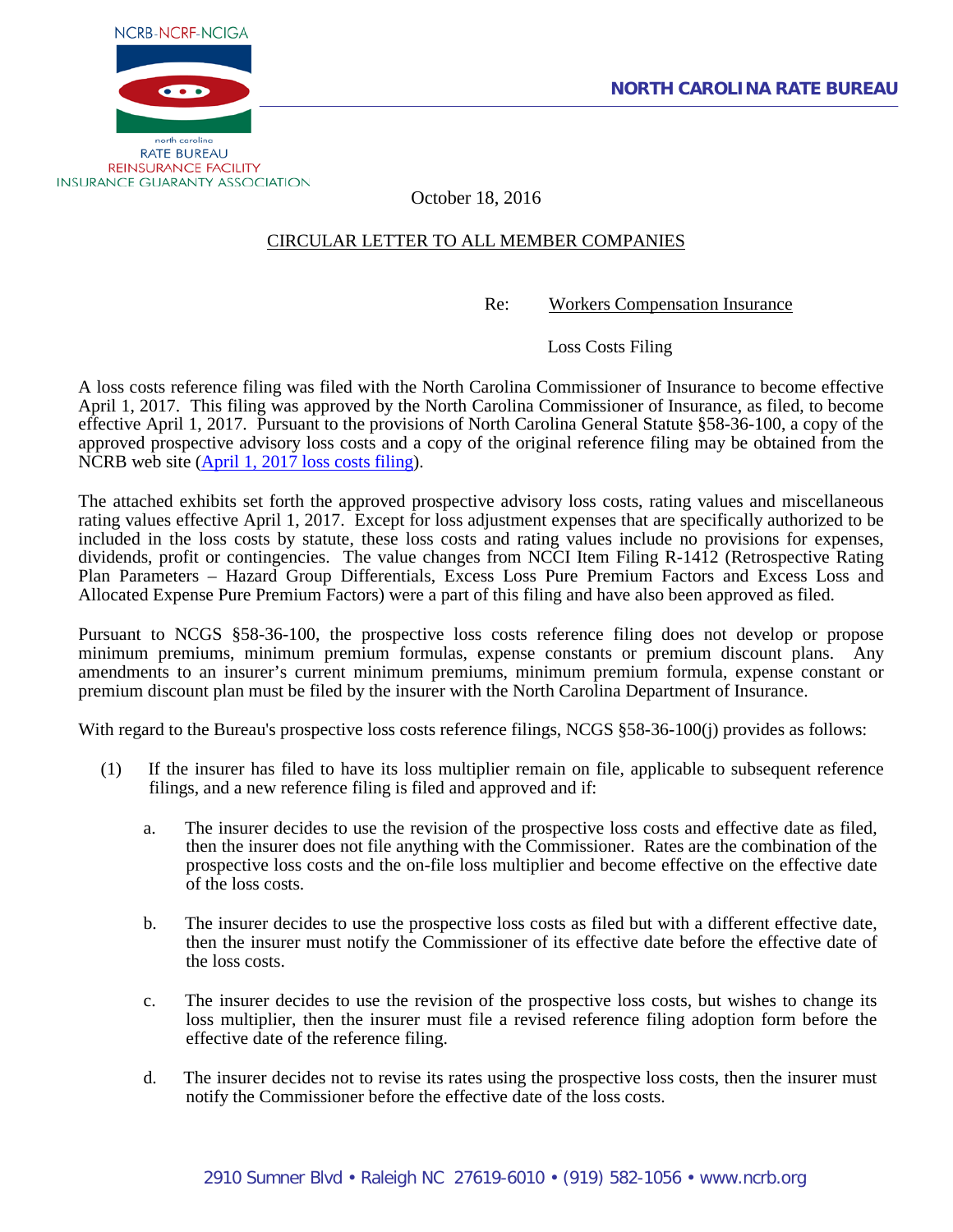- (2) If an insurer has not elected to have its loss multiplier remain on file, applicable to future prospective loss costs reference filings, and a new reference filing is filed and approved, and if:
	- a. The insurer decides to use the prospective loss costs to revise its rates, then the insurer must file a reference filing adoption form, including its effective date.
	- b. The insurer decides not to use the revisions, then the insurer does not file anything with the Commissioner.
	- c. The insurer decides to change its multiplier, then the insurer must file a reference filing adoption form referencing the current approved prospective loss costs, including its effective date and, if applicable, its loss costs modification factor and supporting documentation. The insurer shall not make a change to its loss cost multiplier based on any reference filing other than the current approved reference filing.

Included in the attached exhibits are approved advisory Miscellaneous Values and Retrospective Rating Plan State Special Rating Values. Pursuant to NCGS §58-36-100(1), as a result of the Commissioner's approval of the miscellaneous and Retrospective Rating Plan values, (i) a carrier may elect to implement the values, in which event the carrier need not file anything with the Commissioner; (ii) a carrier may elect to implement the values with a different effective date, in which event the carrier must notify the Commissioner of its effective date before the effective date of the Bureau filing; (iii) a carrier may elect not to implement the values, in which event the carrier must notify the Commissioner before the effective date of the Bureau filing; or (iv) a carrier may elect to implement the values with modifications, in which event the carrier must file the modifications with the Commissioner, must specify the basis for the modifications and must specify the carrier's proposed effective date, if different from the effective date of the Bureau filing.

With regard to the Loss Elimination Ratios shown with the advisory Miscellaneous Values, a carrier should file with the Commissioner its factor(s) to be applied to the approved Loss Elimination Ratios or its own table of deductible percentages. Similarly, with regard to the Retrospective Rating Plan, each carrier should file its factor(s) to be applied to the Excess Loss Pure Premium Factors and Excess Loss and Allocated Expense Pure Premium Factors or file its own tables. It is the Rate Bureau's interpretation of the statute that, if the carrier's factors for these tables have previously been filed and approved, or, if filed on or after September 1, 1997 and not disapproved, and, if the carrier's factors will not be revised, they may be applied to the April 1, 2017 tables without a new filing with the Commissioner.

Note: The obligations of carriers with respect to use of the prospective loss costs and use of the advisory Miscellaneous Values and Retrospective Rating Plan State Special Rating Values are different. The statutory provisions with regard to use of the approved prospective loss costs and an insurer's loss multiplier are set forth in NCGS §58-36-100, portions of which have been quoted above. With respect to the advisory Miscellaneous Values, and Retrospective Rating Plan State Special Rating Values, a carrier is required to implement those values to become effective April 1, 2017 unless it makes a filing with the Commissioner indicating that it elects to do otherwise, as described above.

As previously stated, except for loss adjustment expenses, the approved prospective loss costs include no provisions for expenses. For your information, the premium tax is currently 2.5% of premium and the insurance regulatory charge is 6.5% of the premium tax for the 2017 calendar year.

The North Carolina Department of Insurance (a) Reference Filing Adoption Form, (b) Summary of Supporting Information Form - Calculation of Company Loss Costs Multiplier and (c) Summary of Supporting Information Form - Expense Provisions Exhibit, which have been developed for insurers to file their loss costs multipliers and/or amend minimum premium formulas, expense constants or premium discount schedules, may be found under ["Loss Costs and Assigned Risk Rates"](http://www.ncrb.org/ncrb/WorkersCompensation/Carrier/LossCostsandAssignedRiskRates/tabid/124/Default.aspx) under Workers Compensation on the Rate Bureau's web site.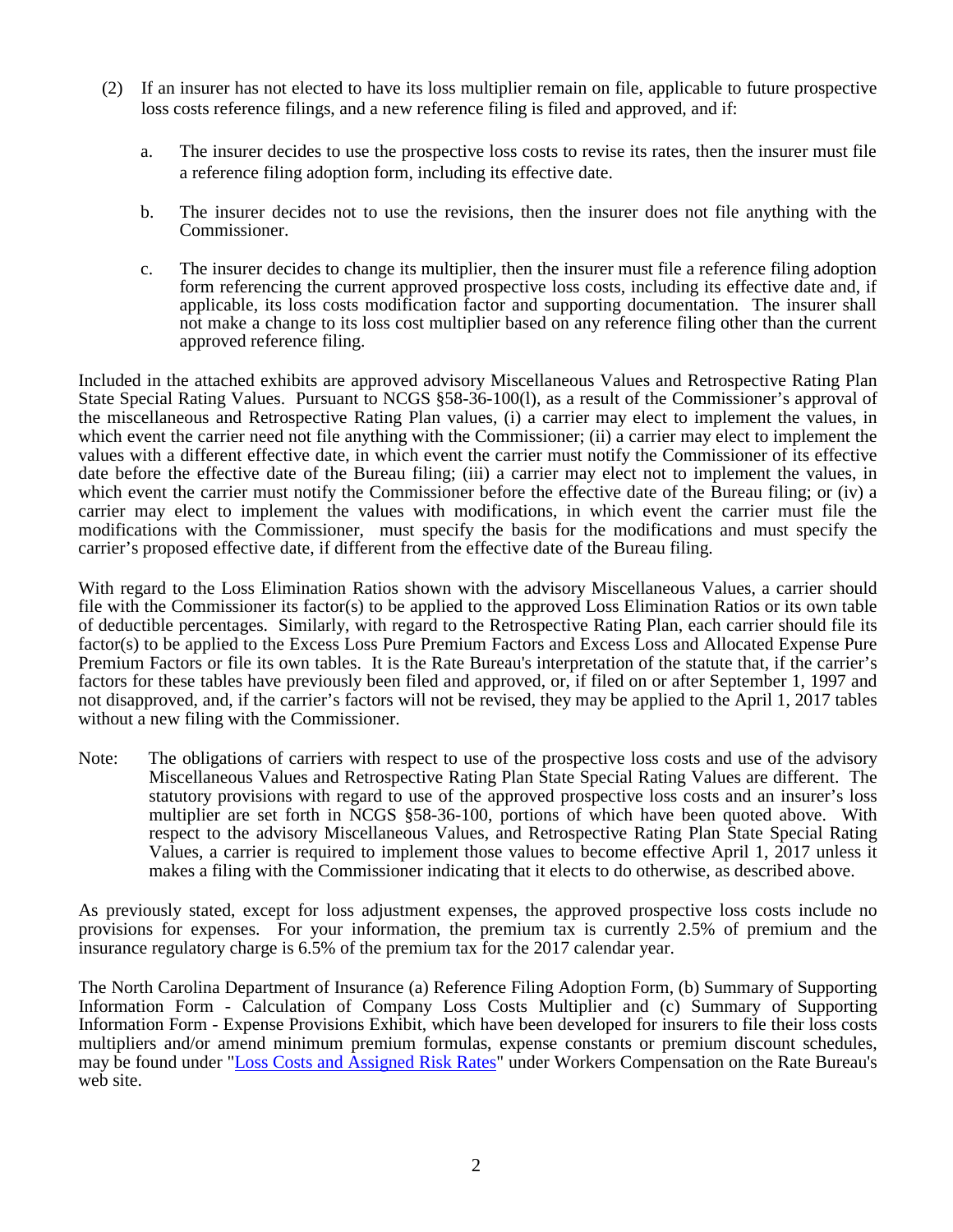Note: The Reference Filing Adoption Form should be completed to show NCDOI File Number: NCRI-130712764, NCRB Reference Filing Date: September 1, 2016 and NCRB Effective Date: April 1, 2017. Item 7, "Provision for loss based assessments" of the Summary of Supporting Information Form - Calculation of Company Loss Costs Multiplier should be completed to show .000 .

Duplicate copies of the reference filing adoption forms (with a postage-paid, self-addressed envelope) are to be submitted to:

Mr. Bob Mack, Deputy Commissioner Property and Casualty Division North Carolina Department of Insurance 1201 Mail Service Center, 430 North Salisbury Street Raleigh, North Carolina 27699-1201

# **Pursuant to NCGS §58-36-100, a copy of each insurer's Loss Cost Multiplier filing must also be sent to the North Carolina Rate Bureau.**

The April 1, 2017 advisory loss costs, rating values and miscellaneous values are posted on our web site at [www.ncrb.org.](http://www.ncrb.org/) The filing proposed an average loss cost decrease of 14.4% from loss costs effective April 1, 2016. For the federal classifications, the approved overall advisory loss costs change is an increase of 3.9% relative to the overall advisory loss costs level currently in effect.

To assist carriers in the mechanics of generating individual class code rates, a file identified as "April 2017 Loss Costs by Industry Group" may be found under ["Loss Costs and Assigned Risk Rates"](http://www.ncrb.org/ncrb/WorkersCompensation/Carrier/LossCostsandAssignedRiskRates/tabid/124/Default.aspx) in the Carrier section of Workers Compensation on the Rate Bureau's web site. This file has each class code assigned to one of the following industry groups:

- 1. Manufacturing Classifications 5. Miscellaneous Classifications<br>
2. Contracting Classifications 6. "F" Classifications
- 
- 2. Contracting Classifications 6. "F" Classifications<br>3. Office and Clerical Classifications 7. Per Capita Classifications Office and Clerical Classifications
- 4. Goods and Services Classifications
- 
- 
- 

If you would like to have the loss costs and residual market rates on a diskette or CD, please send an e-mail to Debbie Spence (dms@ncrb.org) and we will promptly forward it to you.

Sincerely,

Joanna Biliouris

Chief Operating Officer

JB:dms

**Attachments** 

C-16-24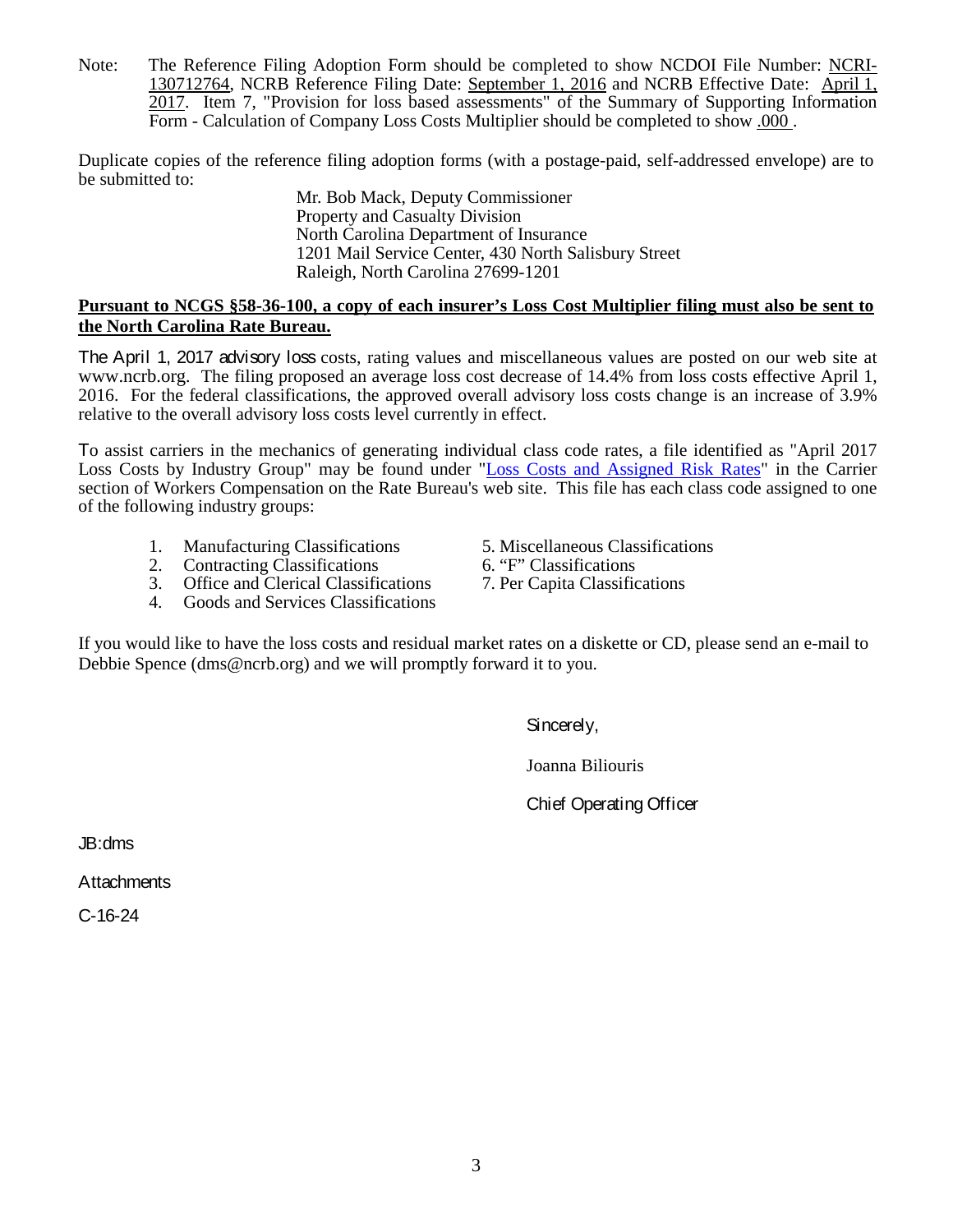**Advisory loss costs exclude all expense provisions except loss adjustment expense.**

#### **Exhibit III Page S1**

|                             |                          |                          |                          |                             | Effective April 1, 2017  |            |                   |                             |                                   |            |                   |
|-----------------------------|--------------------------|--------------------------|--------------------------|-----------------------------|--------------------------|------------|-------------------|-----------------------------|-----------------------------------|------------|-------------------|
| <b>CLASS</b><br><b>CODE</b> | LOSS<br><b>COST</b>      | <b>ELR</b>               | D<br><b>RATIO</b>        | <b>CLASS</b><br><b>CODE</b> | LOSS<br><b>COST</b>      | <b>ELR</b> | D<br><b>RATIO</b> | <b>CLASS</b><br><b>CODE</b> | LOSS<br>COST                      | <b>ELR</b> | D<br><b>RATIO</b> |
| 0005                        | 2.61                     | 1.58                     | 0.31                     | 2002                        | 1.63                     | 1.03       | 0.35              | 2702                        | 15.28                             | 6.95       | 0.21              |
| 0008                        | 1.96                     | 1.13                     | 0.28                     | 2003                        | 2.86                     | 1.73       | 0.31              | 2705X*                      | 55.87                             | 29.75      | 0.25              |
| 0016                        | 4.47                     | 2.39                     | 0.25                     | 2014                        | 3.48                     | 1.87       | 0.25              | 2709                        | 6.81                              | 3.63       | 0.25              |
| 0034                        | 3.02                     | 1.83                     | 0.31                     | 2016                        | 1.70                     | 1.07       | 0.35              | 2710                        | 6.08                              | 3.06       | 0.21              |
| 0035                        | 1.66                     | 1.05                     | 0.35                     | 2021                        | 1.54                     | 0.88       | 0.28              | 2714                        | 3.16                              | 1.98       | 0.35              |
|                             |                          |                          |                          |                             |                          |            |                   |                             |                                   |            |                   |
| 0036                        | 3.29                     | 1.99                     | 0.31                     | 2039                        | 1.58                     | 0.99       | 0.35              | 2727X                       | 6.63                              | 3.52       | 0.25              |
| 0037                        | 2.95                     | 1.70                     | 0.28                     | 2041                        | 1.79                     | 1.12       | 0.35              | 2731                        | 2.81                              | 1.51       | 0.25              |
| 0042                        | 3.88                     | 2.24                     | 0.28                     | 2065                        | 2.22                     | 1.34       | 0.31              | 2735                        | 3.31                              | 2.08       | 0.35              |
| 0050                        | 4.33                     | 2.60                     | 0.31                     | 2070                        | 3.55                     | 2.13       | 0.31              | 2759                        | 4.26                              | 2.68       | 0.35              |
| 0059D                       | 0.29                     | 0.07                     | 0.21                     | 2081                        | 2.01                     | 1.22       | 0.31              | 2790                        | 1.22                              | 0.77       | 0.35              |
|                             |                          |                          |                          |                             |                          |            |                   |                             |                                   |            |                   |
| 0065D                       | 0.07                     | 0.02                     | 0.25                     | 2089                        | 1.95                     | 1.18       | 0.31              | 2791                        | $\overline{\phantom{a}}$          | 1.72       | 0.35              |
| 0066D                       | 0.07                     | 0.02                     | 0.25                     | 2095                        | 3.04                     | 1.83       | 0.31              | 2797                        | 3.61                              | 2.19       | 0.31              |
| 0067D                       | 0.07                     | 0.02                     | 0.25                     | 2105                        | 2.79                     | 1.76       | 0.35              | 2799                        | 4.18                              | 2.40       | 0.28              |
| 0079                        | 2.80                     | 1.50                     | 0.25                     | 2110                        | 1.65                     | 1.04       | 0.35              | 2802                        | 3.90                              | 2.25       | 0.28              |
| 0083                        | 2.73                     | 1.64                     | 0.31                     | 2111                        | 2.35                     | 1.47       | 0.35              | 2812                        | $\qquad \qquad -$                 | 1.80       | 0.31              |
| 0106                        | 15.24                    | 7.69                     | 0.21                     | 2112                        | 2.50                     | 1.57       | 0.35              | 2835                        | 1.81                              | 1.21       | 0.37              |
| 0113                        | 4.04                     | 2.44                     | 0.31                     | 2114                        | 2.06                     | 1.29       | 0.35              | 2836                        | 1.38                              | 0.92       | 0.37              |
| 0170                        | 2.17                     | 1.31                     | 0.31                     | 2121                        | 1.15                     | 0.70       | 0.31              | 2841                        | 2.75                              | 1.72       | 0.35              |
| 0251                        | 3.06                     | 1.85                     | 0.31                     | 2130                        | 1.58                     | 0.96       | 0.31              | 2881                        | 2.90                              | 1.94       | 0.37              |
| 0400                        | $\qquad \qquad -$        | 1.01                     | 0.28                     | 2131                        | 2.18                     | 1.31       | 0.31              | 2883                        | 2.98                              | 1.80       | 0.31              |
|                             |                          |                          |                          |                             |                          |            |                   |                             |                                   |            |                   |
| 0401                        | 7.83                     | 3.96                     | 0.21                     | 2143                        | 1.66                     | 1.04       | 0.35              | 2913                        | $\overline{\phantom{a}}$          | 1.80       | 0.31              |
| 0771N                       | 0.32                     | $\overline{\phantom{0}}$ | $\overline{\phantom{0}}$ | 2157                        | 2.86                     | 1.72       | 0.31              | 2915                        | 1.82                              | 1.04       | 0.28              |
| 0908P                       | 115.00                   | 69.44                    | 0.31                     | 2172                        | 1.18                     | 0.67       | 0.28              | 2916                        | 2.88                              | 1.45       | 0.21              |
| 0913P                       | 535.00                   | 323.03                   | 0.31                     | 2174                        | 2.45                     | 1.54       | 0.35              | 2923                        | 1.73                              | 1.08       | 0.35              |
| 0917                        | 3.83                     | 2.41                     | 0.35                     | 2211                        | 6.65                     | 3.55       | 0.25              | 2942                        | $\overline{\phantom{a}}$          | 0.55       | 0.37              |
| 1005                        | 4.78                     | 2.16                     | 0.21                     | 2220                        | 1.84                     | 1.11       | 0.31              | 2960                        | 2.96                              | 1.79       | 0.31              |
| 1164                        | 4.75                     | 2.15                     | 0.21                     | 2286                        | 1.06                     | 0.67       | 0.35              | 3004                        | 1.10                              | 0.58       | 0.25              |
| 1165XD                      | 2.12                     | 1.06                     | 0.21                     | 2288                        | 3.71                     | 2.33       | 0.35              | 3018                        | 2.97                              | 1.58       | 0.25              |
| 1320                        | 1.64                     | 0.82                     | 0.21                     | 2300                        | $\overline{\phantom{a}}$ | 1.01       | 0.31              | 3022                        | 5.96                              | 3.72       | 0.35              |
| 1322                        | 7.17                     | 3.59                     | 0.21                     | 2302                        | 1.39                     | 0.84       | 0.31              | 3027                        | 1.76                              | 0.94       | 0.25              |
| 1430                        | 4.42                     | 2.36                     | 0.25                     | 2305                        | 1.93                     | 1.11       | 0.28              | 3028                        | 1.97                              | 1.19       | 0.31              |
| 1438                        | 2.48                     | 1.25                     | 0.21                     | 2361                        | 1.53                     | 0.93       | 0.31              | 3030                        | 4.08                              | 2.18       | 0.25              |
| 1452                        | 1.88                     | 1.00                     | 0.25                     | 2362                        | 1.25                     | 0.76       | 0.31              | 3040                        | 4.58                              | 2.44       | 0.25              |
| 1463                        | 6.46                     | 3.26                     | 0.21                     | 2380                        | 1.71                     | 1.04       | 0.31              | 3041                        | 3.68                              | 2.22       | 0.31              |
| 1470                        | $\qquad \qquad -$        |                          | 0.21                     | 2386X                       | 1.35                     | 0.84       | 0.35              | 3042                        | 2.44                              | 1.40       |                   |
|                             |                          | 1.02                     |                          |                             |                          |            |                   |                             |                                   |            | 0.28              |
| 1472                        | 2.04                     | 1.02                     | 0.21                     | 2388                        | 1.32                     | 0.83       | 0.35              | 3064                        | 3.95                              | 2.40       | 0.31              |
| 1473                        | $\overline{\phantom{m}}$ | 1.02                     | 0.21                     | 2402                        | 2.45                     | 1.31       | 0.25              | 3069                        | $\hspace{0.1in} - \hspace{0.1in}$ | 1.25       | 0.31              |
| 1474                        | $\overline{\phantom{a}}$ | 1.02                     | 0.21                     | 2413                        | 2.01                     | 1.21       | 0.31              | 3076                        | 2.07                              | 1.25       | 0.31              |
| 1624D                       | 2.40                     | 1.19                     | 0.21                     | 2416                        | 1.69                     | 1.02       | 0.31              | 3081D                       | 3.28                              | 1.73       | 0.25              |
| 1642                        | 1.78                     | 0.95                     | 0.25                     | 2417                        | 1.03                     | 0.62       | 0.31              | 3082D                       | 2.70                              | 1.43       | 0.25              |
| 1654                        | 15.59                    | 8.24                     | 0.25                     | 2501                        | 1.67                     | 1.01       | 0.31              | 3085D                       | 3.03                              | 1.59       | 0.25              |
| 1655                        | 2.09                     | 1.11                     | 0.25                     | 2503                        | 0.80                     | 0.50       | 0.35              | 3110                        | 3.54                              | 2.13       | 0.31              |
| 1699                        | 2.67                     | 1.42                     | 0.25                     | 2534                        | 1.15                     | 0.73       | 0.35              | 3111                        | 1.95                              | 1.18       | 0.31              |
| 1701                        | 4.19                     | 2.24                     | 0.25                     | 2570                        | 2.63                     | 1.64       | 0.35              | 3113                        | 1.37                              | 0.82       | 0.31              |
| 1710                        | 4.71                     | 2.51                     | 0.25                     | 2585                        | 2.73                     | 1.71       | 0.35              | 3114                        | 1.59                              | 0.96       | 0.31              |
|                             |                          |                          |                          |                             |                          |            |                   |                             |                                   |            |                   |
| 1741D                       | 2.75                     | 1.08                     | 0.21                     | 2586                        | 1.79                     | 1.08       | 0.31              | 3118                        | 1.61                              | 1.00       | 0.35              |
| 1747                        | 1.42                     | 0.75                     | 0.25                     | 2587                        | 2.03                     | 1.27       | 0.35              | 3119                        | 0.61                              | 0.41       | 0.37              |
| 1748                        | 3.29                     | 1.77                     | 0.25                     | 2589                        | 1.83                     | 1.11       | 0.31              | 3122                        | 1.41                              | 0.89       | 0.35              |
| 1803D                       | 6.42                     | 2.96                     | 0.21                     | 2600                        | 2.34                     | 1.47       | 0.35              | 3126                        | 1.65                              | 1.00       | 0.31              |
| 1852                        | $\overline{\phantom{m}}$ | 0.72                     | 0.21                     | 2623                        | 4.92                     | 2.83       | 0.28              | 3131                        | 1.25                              | 0.75       | 0.31              |
| 1853                        | 1.06                     | 0.61                     | 0.28                     | 2651                        | 1.05                     | 0.66       | 0.35              | 3132                        | 2.02                              | 1.22       | 0.31              |
| 1860                        | 1.45                     | 0.91                     | 0.35                     | 2660                        | 1.68                     | 1.06       | 0.35              | 3145                        | 1.29                              | 0.78       | 0.31              |
| 1924                        | 1.90                     | 1.19                     | 0.35                     | 2670                        | 1.18                     | 0.79       | 0.37              | 3146                        | 1.74                              | 1.05       | 0.31              |
| 1925                        | 2.27                     | 1.31                     | 0.28                     | 2683                        | 0.93                     | 0.59       | 0.35              | 3169                        | 2.27                              | 1.37       | 0.31              |
| 2001                        | $\overline{\phantom{a}}$ | 1.73                     | 0.31                     | 2688                        | 2.43                     | 1.52       | 0.35              | 3175                        | 2.79                              | 1.68       | 0.31              |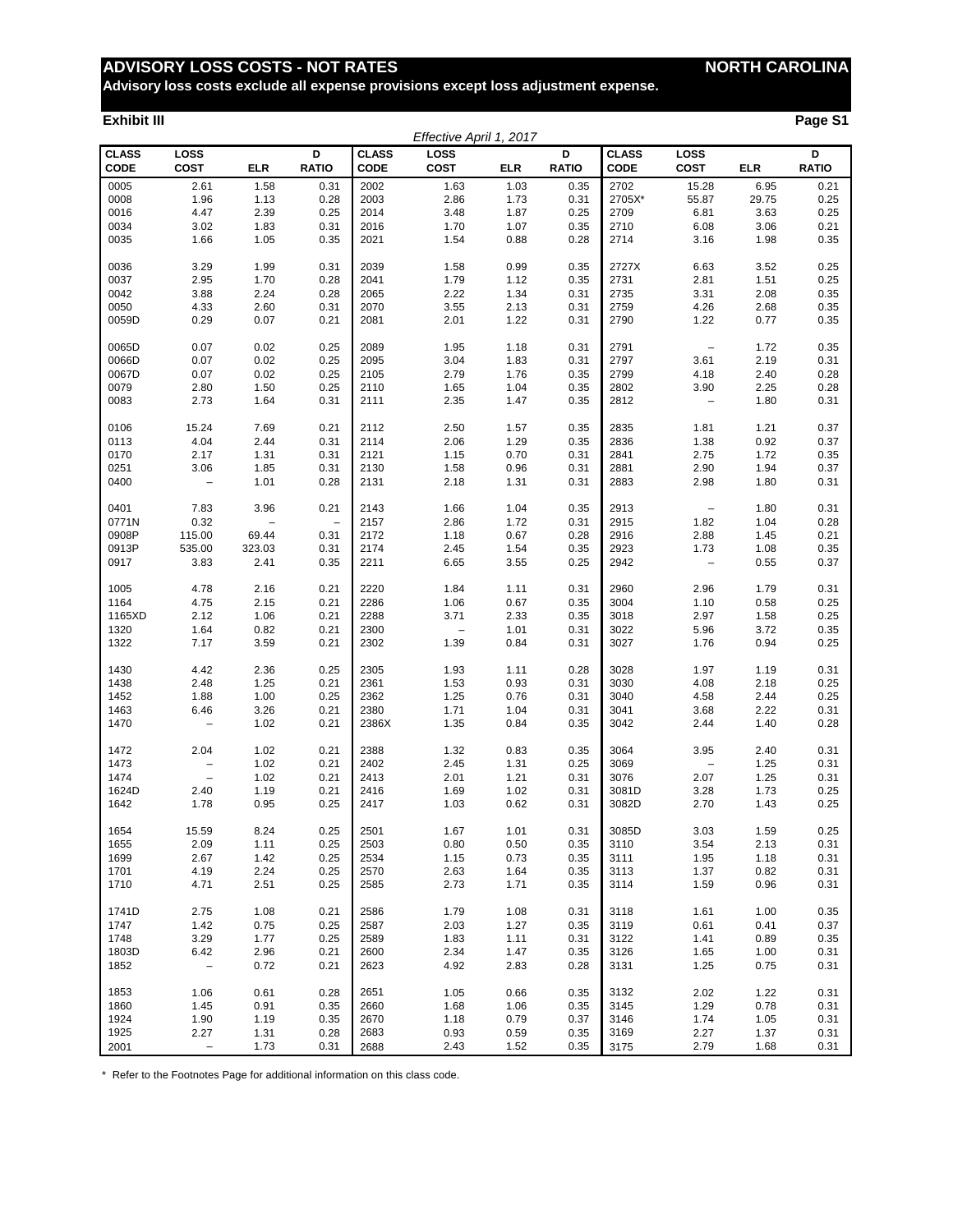**Advisory loss costs exclude all expense provisions except loss adjustment expense.**

#### **Exhibit III Page S2**

|                             |              |              |                   |                             | Effective April 1, 2017 |              |                   |                      |              |              |                   |
|-----------------------------|--------------|--------------|-------------------|-----------------------------|-------------------------|--------------|-------------------|----------------------|--------------|--------------|-------------------|
| <b>CLASS</b><br><b>CODE</b> | LOSS<br>COST | <b>ELR</b>   | D<br><b>RATIO</b> | <b>CLASS</b><br><b>CODE</b> | LOSS<br><b>COST</b>     | <b>ELR</b>   | D<br><b>RATIO</b> | <b>CLASS</b><br>CODE | LOSS<br>COST | <b>ELR</b>   | D<br><b>RATIO</b> |
| 3179                        | 1.23         | 0.77         | 0.35              | 3830                        | 0.87                    | 0.50         | 0.28              | 4493                 | 1.68         | 1.01         | 0.31              |
| 3180                        | 1.55         | 0.98         | 0.35              | 3851                        | 2.43                    | 1.52         | 0.35              | 4511                 | 0.34         | 0.20         | 0.28              |
| 3188                        | 1.17         | 0.73         | 0.35              | 3865                        | 1.64                    | 1.11         | 0.37              | 4557                 | 1.81         | 1.14         | 0.35              |
| 3220                        | 1.24         | 0.74         | 0.31              | 3881                        | 3.10                    | 1.87         | 0.31              | 4558                 | 0.93         | 0.56         | 0.31              |
| 3223                        | 2.31         | 1.55         | 0.37              | 4000                        | 3.25                    | 1.63         | 0.21              | 4568                 | 1.61         | 0.86         | 0.25              |
| 3224                        | 2.37         | 1.47         | 0.34              | 4021                        | 4.11                    | 2.20         | 0.25              | 4581                 | 0.52         | 0.26         | 0.21              |
| 3227                        | 2.39         | 1.49         | 0.34              | 4024D                       | 1.94                    | 1.02         | 0.25              | 4583                 | 4.44         | 2.25         | 0.21              |
| 3240                        | 2.17         | 1.36         | 0.35              | 4034                        | 4.68                    | 2.50         | 0.25              | 4611                 | 0.46         | 0.29         | 0.35              |
| 3241                        | 2.44         | 1.47         | 0.31              | 4036                        | 2.15                    | 1.14         | 0.25              | 4635                 | 2.04         | 0.92         | 0.21              |
| 3255                        | 1.86         | 1.24         | 0.37              | 4038                        | 2.40                    | 1.59         | 0.37              | 4653                 | 1.46         | 0.92         | 0.35              |
| 3257                        | 2.37         | 1.42         | 0.31              | 4053                        | 1.49                    | 0.90         | 0.31              | 4665                 | 4.88         | 2.60         | 0.25              |
| 3270                        | 1.84         | 1.12         | 0.31              | 4061                        | 1.59                    | 1.00         | 0.35              | 4670                 | 5.31         | 2.84         | 0.25              |
| 3300                        | 2.33         | 1.41         | 0.31              | 4062                        | 2.02                    | 1.22         | 0.31              | 4683                 | 3.80         | 2.28         | 0.31              |
| 3303                        | 2.85         | 1.79         | 0.35              | 4101                        | 2.06                    | 1.19         | 0.28              | 4686                 | 1.48         | 0.79         | 0.25              |
| 3307                        | 2.41         | 1.45         | 0.31              | 4109                        | 0.31                    | 0.20         | 0.35              | 4692                 | 0.54         | 0.34         | 0.34              |
| 3315                        | 3.32         | 2.08         | 0.35              | 4110                        | 0.62                    | 0.37         | 0.31              | 4693                 | 0.81         | 0.49         | 0.31              |
| 3334                        | 2.65         | 1.59         | 0.31              | 4111                        | 0.97                    | 0.61         | 0.35              | 4703                 | 1.39         | 0.84         | 0.31              |
| 3336                        | 1.88         | 1.00         | 0.25              | 4113                        | 1.27                    | 0.76         | 0.31              | 4717                 | 1.65         | 1.10         | 0.37              |
| 3365                        | 4.57         | 2.44         | 0.25              | 4114                        | 2.61                    | 1.57         | 0.31              | 4720                 | 1.20         | 0.72         | 0.31              |
| 3372                        | 2.46         | 1.41         | 0.28              | 4130                        | 2.76                    | 1.67         | 0.31              | 4740                 | 2.38         | 1.27         | 0.25              |
| 3373                        | 3.09         | 1.86         | 0.31              | 4131                        | 3.45                    | 2.17         | 0.35              | 4741                 | 1.84         | 1.11         | 0.31              |
| 3383                        | 0.97         | 0.61         | 0.35              | 4133                        | 1.29                    | 0.81         | 0.35              | 4751                 | 1.69         | 0.91         | 0.25              |
| 3385                        | 0.64         | 0.40         | 0.35              | 4149                        | 0.55                    | 0.37         | 0.37              | 4771N                | 1.83         | 0.83         | 0.21              |
| 3400                        | 2.29         | 1.32         | 0.28              | 4206                        | 1.63                    | 0.98         | 0.31              | 4777                 | 2.69         | 1.22         | 0.21              |
| 3507                        | 1.66         | 1.00         | 0.31              | 4207                        | 1.62                    | 0.86         | 0.25              | 4825                 | 0.79         | 0.42         | 0.25              |
|                             |              |              |                   |                             |                         |              |                   |                      |              |              |                   |
| 3515<br>3516                | 1.59         | 0.96<br>0.96 | 0.31<br>0.31      | 4239<br>4240                | 2.02                    | 1.07<br>1.10 | 0.25<br>0.35      | 4828<br>4829         | 1.30<br>0.99 | 0.75         | 0.28              |
| 3548                        | 0.94         | 0.57         | 0.31              | 4243                        | 1.75<br>1.39            | 0.84         | 0.31              | 4902                 | 2.41         | 0.50<br>1.51 | 0.21<br>0.35      |
| 3559                        | 1.54         | 0.93         | 0.31              | 4244                        | 1.58                    | 0.95         | 0.31              | 4923                 | 0.71         | 0.43         | 0.31              |
| 3574                        | 0.52         | 0.33         | 0.35              | 4250                        | 1.48                    | 0.89         | 0.31              | 5020                 | 5.98         | 3.20         | 0.25              |
|                             |              |              |                   |                             |                         |              |                   |                      |              |              |                   |
| 3581                        | 0.71         | 0.44         | 0.35              | 4251                        | 1.67                    | 1.01         | 0.31              | 5022                 | 6.45         | 3.25         | 0.21              |
| 3612                        | 1.42         | 0.82         | 0.28              | 4263                        | 2.64                    | 1.60         | 0.31              | 5037                 | 12.16        | 5.51         | 0.21              |
| 3620<br>3629                | 3.88<br>1.36 | 2.08<br>0.85 | 0.25<br>0.35      | 4273<br>4279                | 2.00<br>1.64            | 1.20<br>0.99 | 0.31<br>0.31      | 5040<br>5057         | 5.25<br>4.69 | 2.37<br>2.13 | 0.21<br>0.21      |
| 3632                        | 2.14         | 1.23         | 0.28              | 4282                        | 1.61                    | 1.00         | 0.34              | 5059                 | 17.58        | 8.00         | 0.21              |
|                             |              |              |                   |                             |                         |              |                   |                      |              |              |                   |
| 3634                        | 1.19         | 0.75         | 0.35              | 4283                        | 1.17                    | 0.71         | 0.31              | 5069                 | 13.59        | 6.12         | 0.21              |
| 3635                        | 1.99         | 1.20         | 0.31              | 4299                        | 1.32                    | 0.83         | 0.35              | 5102                 | 4.17         | 2.10         | 0.21              |
| 3638                        | 1.06         | 0.67         | 0.35              | 4301                        | $\qquad \qquad -$       | 0.99         | 0.31              | 5146                 | 4.16         | 2.22         | 0.25              |
| 3642                        | 0.99         | 0.60         | 0.31              | 4304                        | 3.57                    | 2.06         | 0.28              | 5160                 | 1.96         | 0.98         | 0.21              |
| 3643                        | 1.29         | 0.78         | 0.31              | 4307                        | 1.28                    | 0.86         | 0.37              | 5183                 | 3.15         | 1.68         | 0.25              |
| 3647                        | 1.24         | 0.71         | 0.28              | 4351                        | 0.85                    | 0.51         | 0.31              | 5188                 | 4.31         | 2.30         | 0.25              |
| 3648                        | 0.95         | 0.60         | 0.35              | 4352                        | 1.06                    | 0.67         | 0.35              | 5190                 | 3.49         | 1.86         | 0.25              |
| 3681                        | 0.62         | 0.39         | 0.35              | 4360                        | 1.07                    | 0.67         | 0.35              | 5191                 | 0.58         | 0.35         | 0.31              |
| 3685                        | 0.82         | 0.52         | 0.35              | 4361                        | 0.84                    | 0.53         | 0.35              | 5192                 | 2.50         | 1.51         | 0.31              |
| 3719                        | 1.07         | 0.48         | 0.21              | 4362                        | $\qquad \qquad -$       | 0.67         | 0.35              | 5213                 | 6.48         | 3.27         | 0.21              |
| 3724                        | 2.48         | 1.25         | 0.21              | 4410                        | 2.60                    | 1.57         | 0.31              | 5215                 | 3.87         | 2.22         | 0.28              |
| 3726                        | 3.77         | 1.71         | 0.21              | 4417                        | $\qquad \qquad -$       | 1.57         | 0.31              | 5221                 | 3.56         | 1.90         | 0.25              |
| 3803                        | 1.39         | 0.84         | 0.31              | 4420                        | 5.59                    | 2.80         | 0.21              | 5222                 | 6.16         | 3.09         | 0.21              |
| 3807                        | 1.61         | 1.01         | 0.35              | 4431                        | 1.12                    | 0.75         | 0.37              | 5223                 | 4.79         | 2.56         | 0.25              |
| 3808                        | 3.60         | 2.06         | 0.28              | 4432                        | 0.83                    | 0.55         | 0.37              | 5348                 | 3.46         | 1.84         | 0.25              |
| 3821                        | 5.37         | 3.10         | 0.28              | 4439                        | 1.32                    | 0.76         | 0.28              | 5402                 | 3.91         | 2.46         | 0.35              |
| 3822X                       | 2.71         | 1.56         | 0.28              | 4452                        | 1.90                    | 1.15         | 0.31              | 5403                 | 5.25         | 2.64         | 0.21              |
| 3824X                       | 2.63         | 1.51         | 0.28              | 4459                        | 1.97                    | 1.19         | 0.31              | 5437                 | 4.46         | 2.38         | 0.25              |
| 3826                        | 0.52         | 0.31         | 0.31              | 4470                        | 1.43                    | 0.86         | 0.31              | 5443                 | 3.35         | 2.02         | 0.31              |
| 3827                        | 1.24         | 0.71         | 0.28              | 4484                        | 1.70                    | 1.03         | 0.31              | 5445                 | 8.31         | 4.20         | 0.21              |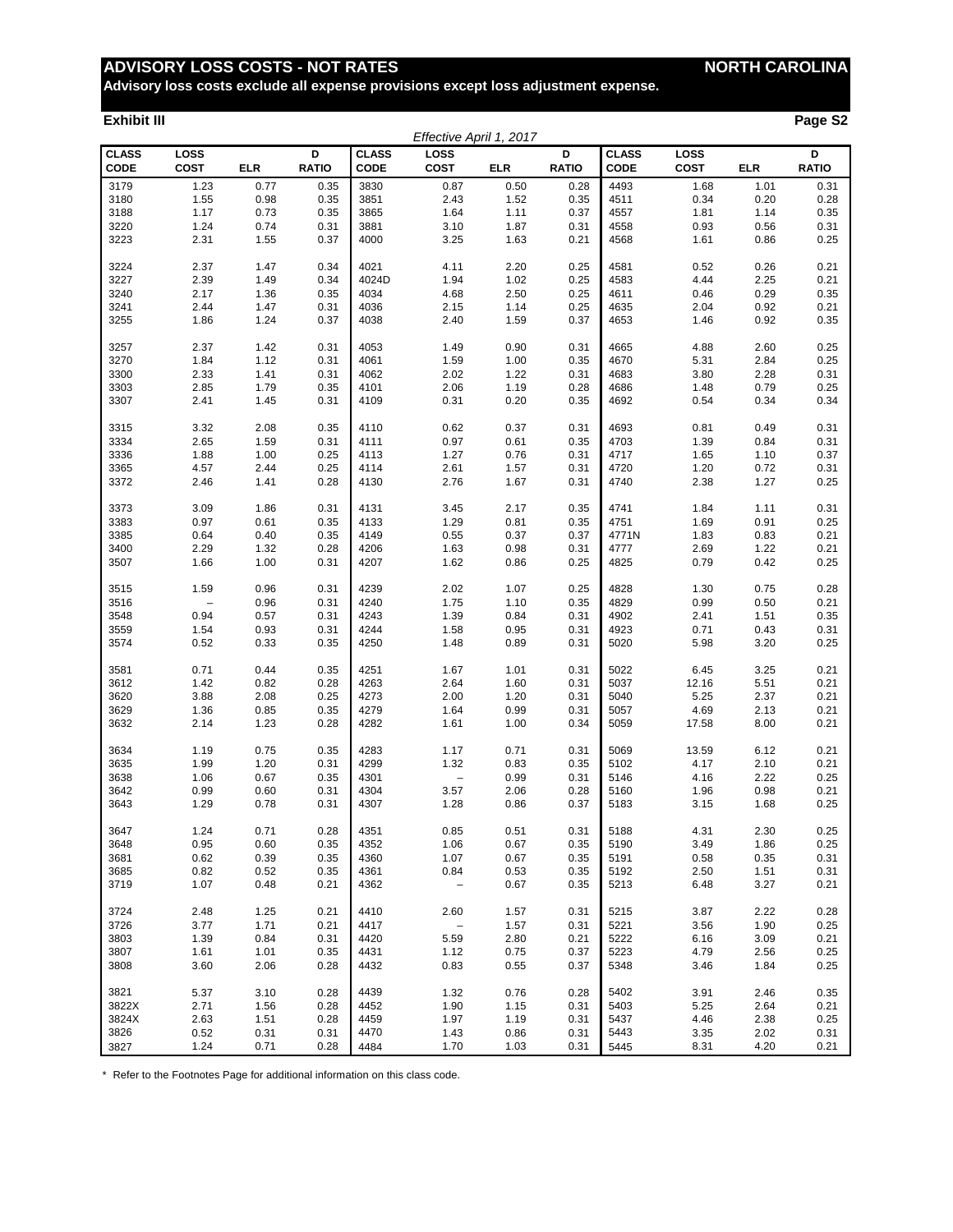**Advisory loss costs exclude all expense provisions except loss adjustment expense.**

#### **Exhibit III Page S3**

|              |                          |            |              |              | Effective April 1, 2017  |                                                      |                          |              |                                 |            |              |
|--------------|--------------------------|------------|--------------|--------------|--------------------------|------------------------------------------------------|--------------------------|--------------|---------------------------------|------------|--------------|
| <b>CLASS</b> | LOSS                     |            | D            | <b>CLASS</b> | LOSS                     |                                                      | D                        | <b>CLASS</b> | LOSS                            |            | D            |
| <b>CODE</b>  | <b>COST</b>              | <b>ELR</b> | <b>RATIO</b> | <b>CODE</b>  | <b>COST</b>              | <b>ELR</b>                                           | <b>RATIO</b>             | <b>CODE</b>  | <b>COST</b>                     | <b>ELR</b> | <b>RATIO</b> |
| 5462         | 5.13                     | 2.73       | 0.25         | 6843F        | 7.75                     | 3.03                                                 | 0.19                     | 7520         | 2.43                            | 1.46       | 0.31         |
| 5472         | 4.22                     | 1.90       | 0.21         | 6845F        | 7.00                     | 2.73                                                 | 0.19                     | 7529X        | 14.86                           | 6.73       | 0.21         |
| 5473         | 9.97                     | 4.54       | 0.21         | 6854         | 3.86                     | 1.75                                                 | 0.21                     | 7538         | 7.40                            | 3.36       | 0.21         |
| 5474         | 5.99                     | 3.03       | 0.21         | 6872F        | 8.13                     | 3.17                                                 | 0.19                     | 7539         | 1.55                            | 0.78       | 0.21         |
| 5478         | 2.72                     | 1.45       | 0.25         | 6874F        | 14.09                    | 5.45                                                 | 0.19                     | 7540         | 4.08                            | 1.86       | 0.21         |
|              |                          |            |              |              |                          |                                                      |                          |              |                                 |            |              |
| 5479         | 5.43                     | 3.12       | 0.28         | 6882         | 3.30                     | 1.50                                                 | 0.21                     | 7580         | 2.19                            | 1.17       | 0.25         |
| 5480         | 4.50                     | 2.26       | 0.21         | 6884         | 4.18                     | 1.88                                                 | 0.21                     | 7590         | 3.21                            | 1.84       | 0.28         |
| 5491         | 2.08                     | 1.04       | 0.21         | 7016M        | 3.15                     | 1.42                                                 | 0.21                     | 7600         | 4.17                            | 2.22       | 0.25         |
| 5506         | 5.51                     | 2.50       | 0.21         | 7024M        | 3.50                     | 1.58                                                 | 0.21                     | 7601         | $\qquad \qquad -$               | 2.22       | 0.25         |
| 5507         | 3.35                     | 1.68       | 0.21         | 7038M        | 3.99                     | 1.83                                                 | 0.21                     | 7605         | 1.89                            | 1.01       | 0.25         |
|              |                          |            |              |              |                          |                                                      |                          |              |                                 |            |              |
| 5508         | 9.04                     | 4.79       | 0.25         | 7046M        | 5.65                     | 2.56                                                 | 0.21                     | 7610         | 0.47                            | 0.27       | 0.28         |
| 5535         | 5.78                     | 3.09       | 0.25         | 7047M        | 6.05                     | 2.59                                                 | 0.21                     | 7611         | $\qquad \qquad -$               | 2.22       | 0.25         |
| 5537         | 4.33                     | 2.31       | 0.25         | 7050M        | 7.66                     | 3.33                                                 | 0.21                     | 7612         | $\qquad \qquad -$               | 2.22       | 0.25         |
| 5551         | 14.77                    | 6.73       | 0.21         | 7090M        | 4.43                     | 2.03                                                 | 0.21                     | 7613         | $\qquad \qquad -$               | 2.22       | 0.25         |
| 5606         | 1.07                     | 0.54       | 0.21         | 7098M        | 6.28                     | 2.84                                                 | 0.21                     | 7705         | 6.23                            | 3.58       | 0.28         |
|              |                          |            |              |              |                          |                                                      |                          |              |                                 |            |              |
| 5610         | 5.68                     | 3.43       | 0.31         | 7099M        | 10.86                    | 4.66                                                 | 0.21                     | 7710         | 3.34                            | 1.69       | 0.21         |
| 5645         | 12.47                    | 6.29       | 0.21         | 7133         | 3.11                     | 1.57                                                 | 0.21                     | 7711         | 3.34                            | 1.69       | 0.21         |
| 5651         | $\overline{\phantom{0}}$ | 6.29       | 0.21         | 7151M        | 3.78                     | 1.91                                                 | 0.21                     | 7720X        | 1.80                            | 0.96       | 0.25         |
| 5703         | 10.92                    | 5.82       | 0.25         | 7152M        | 7.26                     | 3.48                                                 | 0.21                     | 7723X        | 2.61                            | 1.19       | 0.21         |
| 5705         | 22.18                    | 11.88      | 0.25         | 7153M        | 4.20                     | 2.12                                                 | 0.21                     | 7855         | 2.46                            | 1.31       | 0.25         |
|              |                          |            |              |              |                          |                                                      |                          |              |                                 |            |              |
| 5951         | 0.26                     | 0.16       | 0.35         | 7222X        | 5.99                     | 3.18                                                 | 0.25                     | 8001         | 1.67                            | 1.05       | 0.35         |
| 6003         | 7.79                     | 4.14       | 0.25         | 7228X        | 6.20                     | 3.30                                                 | 0.25                     | 8002         | 1.49                            | 0.91       | 0.31         |
| 6005         | 4.99                     | 2.64       | 0.25         | 7229X        | 8.70                     | 4.36                                                 | 0.21                     | 8006         | 2.35                            | 1.42       | 0.31         |
| 6017         | 3.93                     | 2.09       | 0.25         | 7230X        | 7.84                     | 4.48                                                 | 0.28                     | 8008         | 1.05                            | 0.66       | 0.35         |
| 6018         | 2.68                     | 1.41       | 0.25         | 7231         | 6.42                     | 3.67                                                 | 0.28                     | 8010         | 1.11                            | 0.69       | 0.35         |
|              |                          |            |              |              |                          |                                                      |                          |              |                                 |            |              |
| 6045         | 4.07                     | 2.15       | 0.25         | 7232X        | 7.41                     | 3.71                                                 | 0.22                     | 8013         | 0.29                            | 0.18       | 0.31         |
| 6204         | 7.97                     | 4.02       | 0.21         | 7309F        | 10.68                    | 4.17                                                 | 0.19                     | 8015         | 0.73                            | 0.44       | 0.31         |
| 6206         | 2.91                     | 1.31       | 0.21         | 7313F        | 2.80                     | 1.09                                                 | 0.19                     | 8017         | 1.30                            | 0.82       | 0.35         |
| 6213         | 1.86                     | 0.94       | 0.21         | 7317F        | 9.83                     | 3.74                                                 | 0.19                     | 8018         | 1.67                            | 1.05       | 0.35         |
| 6214         | 2.03                     | 0.92       | 0.21         | 7323         | $\overline{\phantom{a}}$ | 1.52                                                 | 0.19                     | 8021         | 1.75                            | 1.06       | 0.31         |
|              |                          |            |              |              |                          |                                                      |                          |              |                                 |            |              |
| 6216         | 5.18                     | 2.34       | 0.21         | 7327F        | 13.59                    | 5.35                                                 | 0.19                     | 8031         | 2.55                            | 1.54       | 0.31         |
| 6217         | 4.73                     | 2.38       | 0.21         | 7333M        | 2.99                     | 1.34                                                 | 0.21                     | 8032         | 1.53                            | 0.96       | 0.35         |
| 6229         | 4.29                     | 2.18       | 0.21         | 7335M        | 3.32                     | 1.49                                                 | 0.21                     | 8033         | 1.31                            | 0.79       | 0.31         |
| 6233         | 2.14                     | 1.07       | 0.21         | 7337M        | 5.74                     | 2.45                                                 | 0.21                     | 8037         | 1.96                            | 1.23       | 0.35         |
| 6235         | 4.77                     | 2.16       | 0.21         | 7350F        | 10.97                    | 4.64                                                 | 0.20                     | 8039         | 1.37                            | 0.86       | 0.35         |
|              |                          |            |              |              |                          |                                                      |                          |              |                                 |            |              |
| 6236         | 8.52                     | 4.53       | 0.25         | 7360         | 3.90                     | 2.08                                                 | 0.25                     | 8044         | 2.74                            | 1.57       | 0.28         |
| 6237         | 1.57                     | 0.84       | 0.25         | 7370         | 4.90                     | 2.95                                                 | 0.31                     | 8045         | 0.51                            | 0.32       | 0.35         |
| 6251D        | 4.92                     | 2.44       | 0.22         | 7380         | 4.01                     | 2.30                                                 | 0.28                     | 8046         | 1.79                            | 1.09       | 0.31         |
| 6252D        | 3.51                     | 1.58       | 0.21         | 7382         | 4.17                     | 2.51                                                 | 0.31                     | 8047         | 0.77                            | 0.48       | 0.35         |
| 6260         |                          | 2.44       | 0.22         | 7390         | 3.80                     | 2.29                                                 | 0.31                     | 8058         | 2.16                            | 1.31       | 0.31         |
|              |                          |            |              |              |                          |                                                      |                          |              |                                 |            |              |
| 6306         | 4.36                     | 2.19       | 0.21         | 7394M        | 2.83                     | 1.28                                                 | 0.21                     | 8072         | 0.67                            | 0.42       | 0.35         |
| 6319         | 4.09                     | 2.06       | 0.21         | 7395M        | 3.14                     | 1.41                                                 | 0.21                     | 8102         | 1.25                            | 0.78       | 0.35         |
| 6325         | 4.53                     | 2.28       | 0.21         | 7398M        | 5.43                     | 2.32                                                 | 0.21                     | 8103         | 1.74                            | 1.01       | 0.28         |
| 6400         | 5.09                     | 2.93       | 0.28         | 7402         | 0.10                     | 0.06                                                 | 0.31                     | 8105         | $\hspace{0.1mm}-\hspace{0.1mm}$ | 1.05       | 0.35         |
| 6503         | 1.35                     | 0.84       | 0.35         | 7403         | 3.96                     | 2.12                                                 | 0.25                     | 8106         | 3.17                            | 1.69       | 0.25         |
| 6504         | 2.00                     | 1.25       | 0.35         | 7405N        | 1.72                     | 0.92                                                 | 0.25                     | 8107         | 2.59                            | 1.38       | 0.25         |
| 6702M*       | 2.99                     | 1.59       | 0.25         | 7420         | 8.49                     | 3.81                                                 | 0.21                     | 8111         | 1.72                            | 1.04       | 0.31         |
| 6703M*       | 5.74                     | 2.90       |              | 7421         | 0.55                     | 0.28                                                 |                          | 8116         | 2.26                            |            |              |
|              |                          |            | 0.25         |              |                          |                                                      | 0.21                     |              |                                 | 1.37       | 0.31         |
| 6704M*       | 3.32                     | 1.77       | 0.25         | 7422         | 1.58                     | 0.72                                                 | 0.21                     | 8203         | 5.01                            | 3.02       | 0.31         |
| 6801F        | 2.39                     | 1.07       | 0.23         | 7425         | 2.21                     | 0.99                                                 | 0.21                     | 8204         | 3.33                            | 1.78       | 0.25         |
| 6811         | 5.08                     | 2.70       | 0.25         | 7431N        | 1.02                     | 0.46                                                 | 0.21                     | 8209         | 2.41                            | 1.46       | 0.31         |
| 6824F        | 8.86                     | 3.80       | 0.20         | 7445N        | 0.57                     |                                                      | $\overline{\phantom{a}}$ | 8215         | 2.69                            | 1.44       | 0.25         |
| 6826F        | 3.58                     | 1.58       | 0.23         | 7453N        | 0.34                     | $\overline{\phantom{a}}$<br>$\overline{\phantom{a}}$ | $\overline{\phantom{a}}$ | 8227         | 3.75                            | 1.71       | 0.21         |
| 6834         | 2.23                     | 1.28       | 0.28         | 7502         | 2.09                     | 1.11                                                 | 0.25                     | 8232         | 3.93                            | 2.10       | 0.25         |
|              | 3.08                     | 1.64       | 0.25         |              | 0.84                     | 0.38                                                 | 0.21                     |              | 2.27                            | 1.20       | 0.25         |
| 6836         |                          |            |              | 7515         |                          |                                                      |                          | 8233         |                                 |            |              |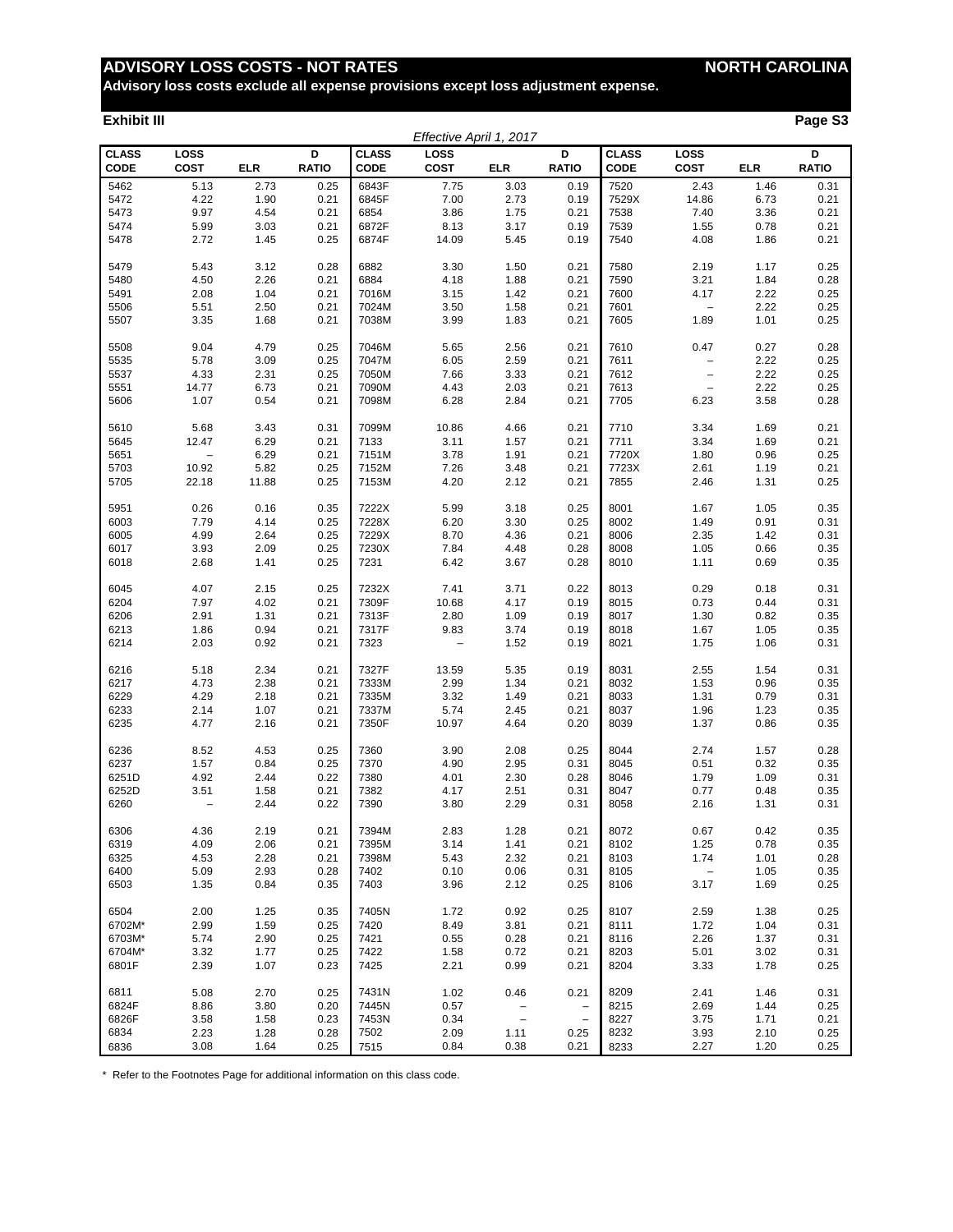**Advisory loss costs exclude all expense provisions except loss adjustment expense.**

#### **Exhibit III Page S4**

|                             |                     |              |                   |                             | Effective April 1, 2017 |              |                   |                             |                     |            |                   |
|-----------------------------|---------------------|--------------|-------------------|-----------------------------|-------------------------|--------------|-------------------|-----------------------------|---------------------|------------|-------------------|
| <b>CLASS</b><br><b>CODE</b> | LOSS<br><b>COST</b> | ELR          | D<br><b>RATIO</b> | <b>CLASS</b><br><b>CODE</b> | LOSS<br>COST            | ELR          | D<br><b>RATIO</b> | <b>CLASS</b><br><b>CODE</b> | LOSS<br><b>COST</b> | <b>ELR</b> | D<br><b>RATIO</b> |
| 8235                        | 3.43                | 2.07         | 0.31              | 8855                        | 0.09                    | 0.05         | 0.31              |                             |                     |            |                   |
| 8236X                       | 5.07                | 2.70         | 0.25              | 8856                        | 0.19                    | 0.11         | 0.31              |                             |                     |            |                   |
| 8263                        | 4.56                | 2.64         | 0.28              | 8864X                       | 1.02                    | 0.62         | 0.31              |                             |                     |            |                   |
| 8264                        | 3.50                | 1.87         | 0.25              | 8868                        | 0.40                    | 0.25         | 0.35              |                             |                     |            |                   |
| 8265                        | 5.74                | 2.90         | 0.21              | 8869                        | 0.91                    | 0.57         | 0.35              |                             |                     |            |                   |
| 8279                        | 6.22                | 3.17         | 0.21              | 8871                        | 0.08                    | 0.05         | 0.35              |                             |                     |            |                   |
| 8288                        | 5.84                | 3.13         | 0.25              | 8901                        | 0.16                    | 0.09         | 0.28              |                             |                     |            |                   |
| 8291X                       | 3.37                | 1.94         | 0.28              | 9012                        | 0.79                    | 0.45         | 0.28              |                             |                     |            |                   |
| 8292X                       | 2.85                | 1.72         | 0.31              | 9014                        | 2.25                    | 1.36         | 0.31              |                             |                     |            |                   |
| 8293X                       | 8.48                | 4.52         | 0.25              | 9015                        | 2.32                    | 1.40         | 0.31              |                             |                     |            |                   |
| 8304                        | 4.09                | 2.18         | 0.25              | 9016                        | 2.20                    | 1.34         | 0.31              |                             |                     |            |                   |
| 8350                        | 5.40                | 2.73         | 0.21              | 9019                        | 1.51                    | 0.81         | 0.25              |                             |                     |            |                   |
| 8380                        | 2.06                | 1.18         | 0.28              | 9033                        | 1.57                    | 0.95         | 0.31              |                             |                     |            |                   |
| 8381                        | 1.50                | 0.86         | 0.28              | 9040                        | 2.77                    | 1.74         | 0.35              |                             |                     |            |                   |
| 8385                        | 1.80                | 0.96         | 0.25              | 9044                        | 1.19                    | 0.75         | 0.35              |                             |                     |            |                   |
|                             |                     |              |                   |                             |                         |              |                   |                             |                     |            |                   |
| 8392                        | 1.89                | 1.15         | 0.31              | 9052                        | 1.59                    | 1.00         | 0.35              |                             |                     |            |                   |
| 8393                        | 1.43                | 0.86         | 0.31              | 9058                        | 1.21                    | 0.81         | 0.37              |                             |                     |            |                   |
| 8500                        | 4.12                | 2.20         | 0.25              | 9060                        | 0.93                    | 0.59         | 0.35              |                             |                     |            |                   |
| 8601<br>8602                | 0.33<br>0.98        | 0.19<br>0.56 | 0.28<br>0.28      | 9061<br>9062                | 0.73<br>1.04            | 0.49<br>0.70 | 0.37<br>0.37      |                             |                     |            |                   |
|                             |                     |              |                   |                             |                         |              |                   |                             |                     |            |                   |
| 8603                        | 0.06                | 0.03         | 0.31              | 9063                        | 0.76                    | 0.48         | 0.35              |                             |                     |            |                   |
| 8606                        | 2.12                | 1.07         | 0.21              | 9077F                       | 1.78                    | 0.85         | 0.30              |                             |                     |            |                   |
| 8709F                       | 4.05                | 1.57         | 0.19              | 9082                        | 0.96                    | 0.65         | 0.37              |                             |                     |            |                   |
| 8710                        | $\qquad \qquad -$   | 0.88         | 0.25              | 9083                        | 1.04                    | 0.70         | 0.37              |                             |                     |            |                   |
| 8719                        | 2.33                | 1.06         | 0.21              | 9084                        | 1.13                    | 0.68         | 0.31              |                             |                     |            |                   |
| 8720                        | 1.33                | 0.71         | 0.25              | 9089                        | 1.12                    | 0.71         | 0.35              |                             |                     |            |                   |
| 8721                        | 0.23                | 0.12         | 0.25              | 9093                        | 1.08                    | 0.69         | 0.35              |                             |                     |            |                   |
| 8723                        | 0.13                | 0.08         | 0.31              | 9101                        | 2.39                    | 1.51         | 0.35              |                             |                     |            |                   |
| 8725                        | 2.05                | 1.09         | 0.25              | 9102                        | 2.40                    | 1.45         | 0.31              |                             |                     |            |                   |
| 8726F                       | 2.25                | 1.00         | 0.23              | 9154                        | 1.33                    | 0.81         | 0.31              |                             |                     |            |                   |
| 8734M                       | 0.39                | 0.21         | 0.25              | 9156                        | 1.63                    | 0.94         | 0.28              |                             |                     |            |                   |
| 8737M                       | 0.35                | 0.19         | 0.25              | 9170                        | 6.34                    | 2.89         | 0.21              |                             |                     |            |                   |
| 8738M                       | 0.68                | 0.33         | 0.25              | 9178                        | 5.40                    | 3.64         | 0.37              |                             |                     |            |                   |
| 8742                        | 0.29                | 0.15         | 0.25              | 9179                        | 9.00                    | 5.66         | 0.35              |                             |                     |            |                   |
| 8745                        | 3.79                | 2.19         | 0.28              | 9180                        | 3.40                    | 1.83         | 0.24              |                             |                     |            |                   |
| 8748                        | 0.50                | 0.29         | 0.28              | 9182                        | 1.59                    | 0.97         | 0.31              |                             |                     |            |                   |
| 8755                        | 0.31                | 0.17         | 0.25              | 9186                        | 11.89                   | 6.06         | 0.21              |                             |                     |            |                   |
| 8799                        | 0.42                | 0.26         | 0.31              | 9220                        | 4.07                    | 2.34         | 0.28              |                             |                     |            |                   |
| 8800                        | 1.01                | 0.67         | 0.37              | 9402                        | 3.50                    | 1.86         | 0.25              |                             |                     |            |                   |
| 8803                        | 0.07                | 0.04         | 0.25              | 9403                        | 6.35                    | 3.19         | 0.21              |                             |                     |            |                   |
| 8805M                       | 0.14                | 0.08         | 0.31              | 9410                        | 2.38                    | 1.44         | 0.31              |                             |                     |            |                   |
| 8810                        | 0.10                | 0.06         | 0.31              | 9501                        | 2.71                    | 1.56         | 0.28              |                             |                     |            |                   |
| 8814M                       | 0.12                | 0.08         | 0.31              | 9505                        | 3.59                    | 2.06         | 0.28              |                             |                     |            |                   |
| 8815M                       | 0.23                | 0.13         | 0.31              | 9516                        | 4.18                    | 2.23         | 0.25              |                             |                     |            |                   |
| 8820                        | 0.10                | 0.06         | 0.28              | 9519                        | 3.21                    | 1.71         | 0.25              |                             |                     |            |                   |
| 8824                        | 2.50                | 1.57         | 0.35              | 9521                        | 3.46                    | 1.85         | 0.25              |                             |                     |            |                   |
| 8825                        | 1.28                | 0.86         | 0.37              | 9522                        | 1.42                    | 0.86         | 0.31              |                             |                     |            |                   |
| 8826                        | 2.16                | 1.30         | 0.31              | 9534                        | 5.07                    | 2.54         | 0.21              |                             |                     |            |                   |
| 8831                        | 1.01                | 0.62         | 0.31              | 9554                        | 10.10                   | 5.10         | 0.21              |                             |                     |            |                   |
| 8832                        | 0.30                | 0.18         | 0.31              | 9586                        | 0.42                    | 0.28         | 0.37              |                             |                     |            |                   |
| 8833                        | 1.09                | 0.65         | 0.31              | 9600                        | 1.63                    | 1.02         | 0.35              |                             |                     |            |                   |
| 8835                        | 2.15                | 1.30         | 0.31              | 9620                        | 0.87                    | 0.50         | 0.28              |                             |                     |            |                   |
| 8842X                       | 1.62                | 0.98         | 0.31              |                             |                         |              |                   |                             |                     |            |                   |
| 8848X                       | 2.29                | 1.39         | 0.31              |                             |                         |              |                   |                             |                     |            |                   |
| 8849X                       | 2.18                | 1.32         | 0.31              |                             |                         |              |                   |                             |                     |            |                   |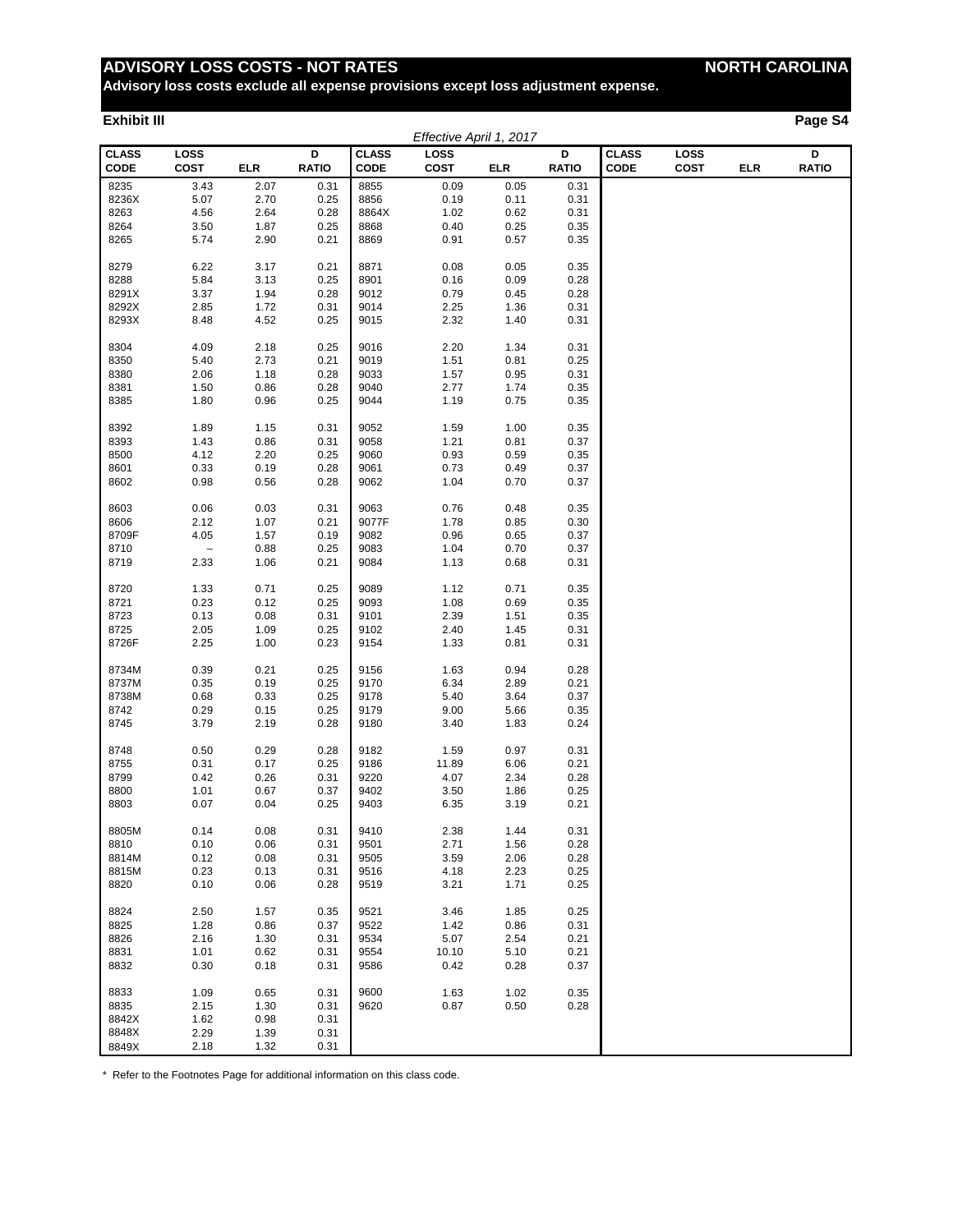*Effective April 1, 2017*

#### **FOOTNOTES**

D Advisory loss cost for classification already includes the specific disease loading shown in the table below. See *Basic Manual* Rule 3-A-7.

|          | Disease |        |          | Disease |        | Disease  |         |        |  |
|----------|---------|--------|----------|---------|--------|----------|---------|--------|--|
| Code No. | Loading | Symbol | Code No. | Loading | Symbol | Code No. | Loading | Symbol |  |
| 0059D    | 0.29    | S      | 1624D    | 0.02    | S      | 3085D    | 0.06    | S      |  |
| 0065D    | 0.07    | S      | 1741D    | 0.37    | S      | 4024D    | 0.02    | S      |  |
| 0066D    | 0.07    | S      | 1803D    | 0.54    | S      | 6251D    | 0.03    | S      |  |
| 0067D    | 0.07    | S      | 3081D    | 0.06    | S      | 6252D    | 0.03    | S      |  |
| 1165XD   | 0.02    | S      | 3082D    | 0.04    | S      |          |         |        |  |

S=Silica

- F Advisory loss cost provides for coverage under the United States Longshore and Harbor Workers Compensation Act and its extensions. Loss cost contains a provision for USL&HW Assessment.
- M Risks are subject to Admiralty Law or Federal Employers Liability Act (FELA). However, the published loss cost is for risks that voluntarily purchase standard workers compensation and employers liability coverage. A provision for the USL&HW Assessment is included for those classifications under Program II USL Act.
- N This code is part of a ratable / non-ratable group shown below. The statistical non-ratable code and corresponding advisory loss cost are applied in addition to the basic classification when determining premium.

| Class | Non-Ratable  |
|-------|--------------|
| Code  | Element Code |
| 4771  | 0771         |
| 7405  | 7445         |
| 7431  | 7453         |

- P Classification is computed on a per capita basis.
- X Refer to special classification phraseology in these pages which is applicable in this state.

#### **\* Class Codes with Specific Footnotes**

- 2705 An upset payroll of \$4.00 per cord shall be used for premium computation purposes in all instances.
- 6702 Loss cost and rating values only appropriate for laying or relaying of tracks or maintenance of way no work on elevated railroads. Otherwise, assign appropriate construction or erection code loss cost and elr each x 1.215.
- 6703 Loss cost and rating values only appropriate for laying or relaying of tracks or maintenance of way no work on elevated railroads. Otherwise, assign appropriate construction or erection class loss cost x 2.334 and elr x 2.217.
- 6704 Loss cost and rating values only appropriate for laying or relaying of tracks or maintenance of way no work on elevated railroads. Otherwise, assign appropriate construction or erection class loss cost and elr each x 1.35.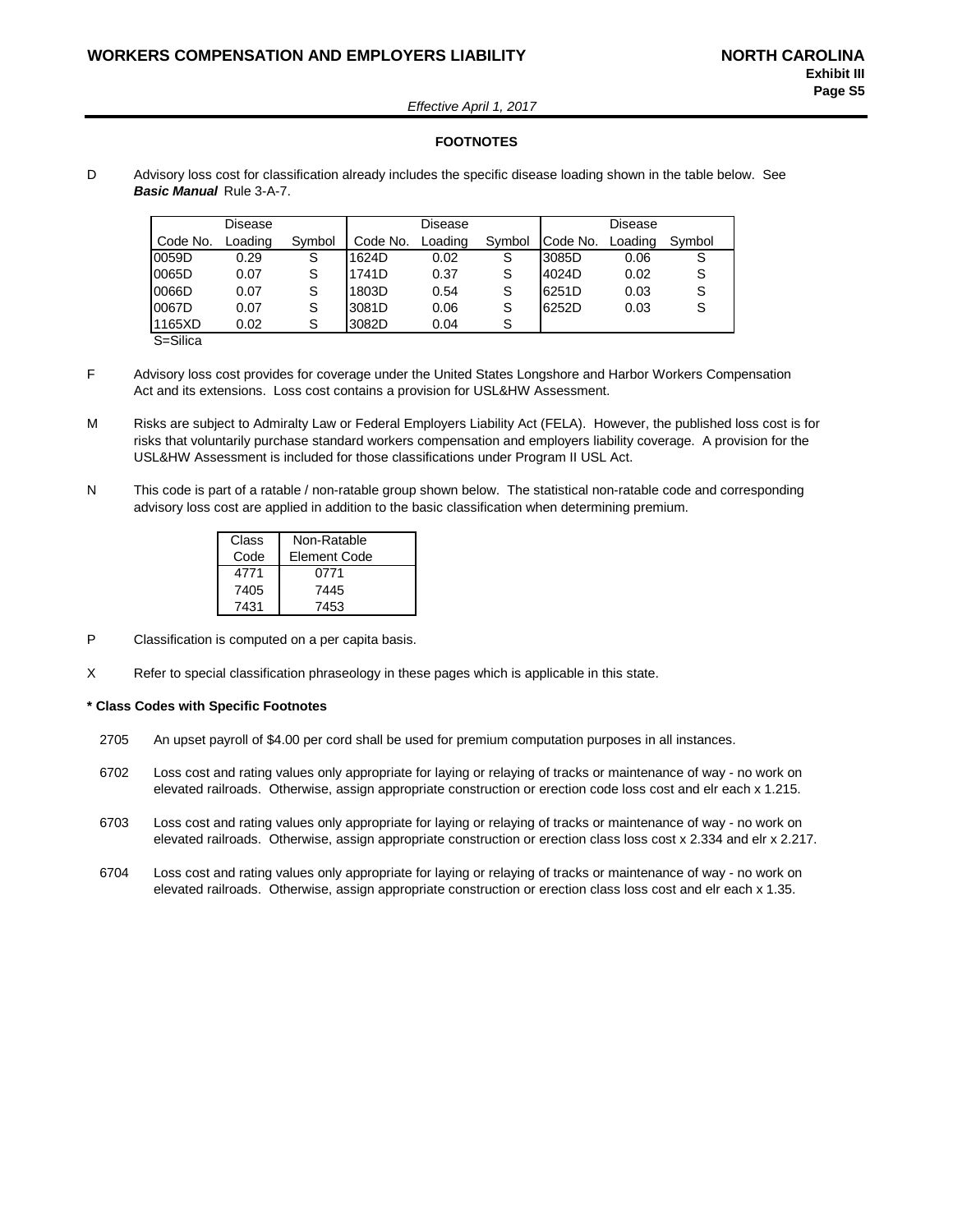#### *Effective April 1, 2017*

#### **ADVISORY MISCELLANEOUS VALUES**

**Advisory Loss Elimination Ratios** - The following percentages represent the portion of total loss eliminated per claim and are applicable by hazard group. They do not include a safety factor.

|                   |                     |       | <b>Advisory Loss Elimination Ratios</b> |      |      |      |      |  |  |  |  |
|-------------------|---------------------|-------|-----------------------------------------|------|------|------|------|--|--|--|--|
| <b>Deductible</b> | <b>HAZARD GROUP</b> |       |                                         |      |      |      |      |  |  |  |  |
| Amount            | A                   | в     | C                                       | D    | Е    | F    | G    |  |  |  |  |
| \$100             | 1.0%                | 0.8%  | 0.7%                                    | 0.5% | 0.3% | 0.2% | 0.2% |  |  |  |  |
| \$200             | 1.9%                | 1.5%  | 1.2%                                    | 0.9% | 0.6% | 0.4% | 0.4% |  |  |  |  |
| \$300             | 2.7%                | 2.1%  | 1.7%                                    | 1.2% | 0.9% | 0.6% | 0.5% |  |  |  |  |
| \$400             | 3.3%                | 2.6%  | 2.1%                                    | 1.5% | 1.1% | 0.7% | 0.7% |  |  |  |  |
| \$500             | 3.9%                | 3.1%  | 2.5%                                    | 1.8% | 1.3% | 0.9% | 0.8% |  |  |  |  |
| \$1,000           | 6.2%                | 4.8%  | 4.1%                                    | 3.0% | 2.2% | 1.6% | 1.4% |  |  |  |  |
| \$1,500           | 7.9%                | 6.2%  | 5.3%                                    | 4.0% | 3.0% | 2.2% | 1.9% |  |  |  |  |
| \$2,000           | 9.2%                | 7.3%  | 6.2%                                    | 4.8% | 3.6% | 2.7% | 2.3% |  |  |  |  |
| \$2,500           | 10.4%               | 8.2%  | 7.1%                                    | 5.5% | 4.2% | 3.2% | 2.8% |  |  |  |  |
| \$5,000           | 14.9%               | 11.9% | 10.5%                                   | 8.4% | 6.7% | 5.3% | 4.5% |  |  |  |  |

**Basis of premium** applicable in accordance with *Basic Manual* footnote instructions for Code 7370 --"Taxicab Co.":

|                                                                                                                                                                                                                  | \$66,900<br>\$44,600 |
|------------------------------------------------------------------------------------------------------------------------------------------------------------------------------------------------------------------|----------------------|
|                                                                                                                                                                                                                  | \$0.01               |
| Maximum Weekly Payroll applicable in accordance with Basic Manual Rule 2-E-1 -- "Executive Officers"<br>and the <b>Basic Manual</b> footnote instructions for Code 9178 -- "Athletic Sports or Park: Non-Contact |                      |
|                                                                                                                                                                                                                  | \$1,700              |
| <b>Minimum Weekly Payroll</b> applicable in accordance with <b>Basic Manual</b> Rule 2-E-1 -- "Executive Officers"                                                                                               | \$850                |
| <b>Premium Determination for Partners and Sole Proprietors</b> in accordance with <b>Basic Manual</b>                                                                                                            | \$44,600             |
|                                                                                                                                                                                                                  | \$0.01               |
| United States Longshore and Harbor Workers' Compensation Coverage Percentage applicable                                                                                                                          | 92%                  |
| (Multiply a Non-F classification loss cost by a factor of 1.92 to adjust for differences in benefits and loss-based                                                                                              |                      |

expenses. This factor is the product of the adjustment for differences in benefits (1.82) and the adjustment for differences in loss-based expenses (1.054).)

#### **Experience Rating Eligibility**

A risk is eligible for experience rating when the payrolls or other exposures developed in the last year or last two years of the experience period produced a premium of at least \$10,000. If more than two years, an average annual premium of at least \$5,000 is required. These amounts are applicable for ratings effective date April 1, 2016 and subsequent. The *Experience Rating Plan Manual* should be referenced for the latest approved eligibility amounts by state.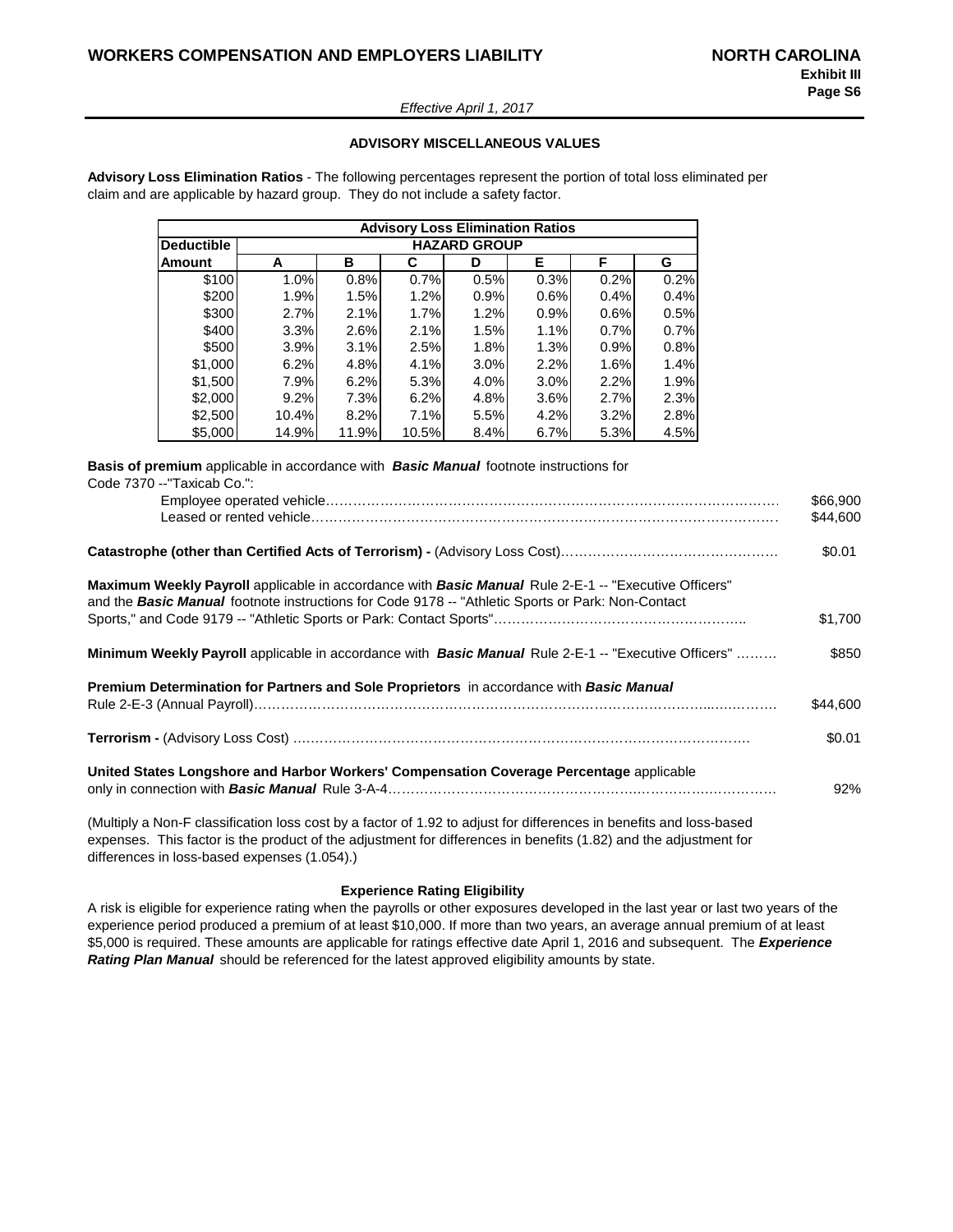## **EXPERIENCE RATING PLAN MANUAL <b>NORTH CAROLINA**

**Exhibit III**

# *Effective April 1, 2017* **Page S7 TABLE OF WEIGHTING VALUES APPLICABLE TO ALL POLICIES**

|           | Experience Rating Program - ERA |           |               |                                        |             |               |  |  |  |  |
|-----------|---------------------------------|-----------|---------------|----------------------------------------|-------------|---------------|--|--|--|--|
|           | <b>Expected</b>                 |           | Weighting     | <b>Expected</b>                        |             | Weighting     |  |  |  |  |
|           | <b>Losses</b>                   |           | <b>Values</b> | <b>Losses</b>                          |             | <b>Values</b> |  |  |  |  |
|           |                                 |           |               |                                        |             |               |  |  |  |  |
| 0         | $\mathbb{H}^{\mathbb{Z}}$       | 2,534     | 0.04          | 1,428,877<br>$\overline{\phantom{a}}$  | 1,507,693   | 0.44          |  |  |  |  |
| 2,535     | $\bar{\phantom{a}}$             | 10,243    | 0.05          | 1,507,694<br>$\overline{\phantom{a}}$  | 1,591,072   | 0.45          |  |  |  |  |
| 10,244    | $\overline{\phantom{a}}$        | 18,117    | 0.06          | 1,591,073<br>$\overline{\phantom{a}}$  | 1,679,424   | 0.46          |  |  |  |  |
| 18,118    | $\overline{\phantom{a}}$        | 26,162    | 0.07          | 1,679,425<br>$\overline{\phantom{a}}$  | 1,773,207   | 0.47          |  |  |  |  |
| 26,163    | $\overline{\phantom{a}}$        | 34,382    | 0.08          | 1,773,208<br>$\mathbb{L}^{\mathbb{L}}$ | 1,872,940   | 0.48          |  |  |  |  |
|           |                                 |           |               |                                        |             |               |  |  |  |  |
| 34,383    | $\overline{\phantom{a}}$        | 57,507    | 0.09          | 1,872,941<br>--                        | 1,979,207   | 0.49          |  |  |  |  |
| 57,508    | $\overline{\phantom{a}}$        | 85,602    | 0.10          | 1,979,208<br>$\overline{\phantom{a}}$  | 2,092,674   | 0.50          |  |  |  |  |
| 85,603    | $\overline{\phantom{a}}$        | 110,592   | 0.11          | 2,092,675<br>$\overline{\phantom{a}}$  | 2,214,098   | 0.51          |  |  |  |  |
| 110,593   | $\overline{\phantom{a}}$        | 134,924   | 0.12          | 2,214,099<br>$\mathbb{L}^2$            | 2,344,349   | 0.52          |  |  |  |  |
| 134,925   | $\overline{\phantom{a}}$        | 159,259   | 0.13          | 2,344,350<br>$\overline{\phantom{a}}$  | 2,484,426   | 0.53          |  |  |  |  |
|           |                                 |           |               |                                        |             |               |  |  |  |  |
| 159,260   | $\overline{\phantom{a}}$        | 183,894   | 0.14          | 2,484,427<br>--                        | 2,635,484   | 0.54          |  |  |  |  |
| 183,895   | $\overline{\phantom{a}}$        | 208,995   | 0.15          | 2,635,485<br>--                        | 2,798,870   | 0.55          |  |  |  |  |
| 208,996   | $\overline{\phantom{a}}$        | 234,677   | 0.16          | 2,798,871<br>--                        | 2,976,156   | 0.56          |  |  |  |  |
| 234,678   | $\overline{\phantom{a}}$        | 261,023   | 0.17          | 2,976,157<br>$\overline{\phantom{a}}$  | 3,169,197   | 0.57          |  |  |  |  |
| 261,024   | $\overline{\phantom{a}}$        | 288,106   | 0.18          | 3,169,198<br>$\overline{\phantom{a}}$  | 3,380,191   | 0.58          |  |  |  |  |
|           |                                 |           |               |                                        |             |               |  |  |  |  |
| 288,107   | $\mathbb{L}^{\mathbb{L}}$       | 315,989   | 0.19          | 3,380,192<br>$\overline{\phantom{a}}$  | 3,611,766   | 0.59          |  |  |  |  |
| 315,990   | $\overline{\phantom{a}}$        | 344,733   | 0.20          | 3,611,767<br>--                        | 3,867,088   | 0.60          |  |  |  |  |
| 344,734   | $\overline{\phantom{a}}$        | 374,396   | 0.21          | 3,867,089<br>--                        | 4,150,008   | 0.61          |  |  |  |  |
| 374,397   | $\overline{\phantom{a}}$        | 405,039   | 0.22          | 4,150,009<br>$\overline{a}$            | 4,465,258   | 0.62          |  |  |  |  |
| 405,040   | $\overline{\phantom{a}}$        | 436,721   | 0.23          | 4,465,259<br>$\overline{\phantom{a}}$  | 4,818,716   | 0.63          |  |  |  |  |
|           |                                 |           |               |                                        |             |               |  |  |  |  |
| 436,722   | $\overline{\phantom{a}}$        | 469,508   | 0.24          | 4,818,717<br>$\overline{\phantom{a}}$  | 5,217,777   | 0.64          |  |  |  |  |
| 469,509   | $\overline{\phantom{a}}$        | 503,465   | 0.25          | 5,217,778<br>$\overline{\phantom{a}}$  | 5,671,877   | 0.65          |  |  |  |  |
| 503,466   | $\overline{\phantom{a}}$        | 538,662   | 0.26          | 5,671,878<br>$\overline{\phantom{a}}$  | 6,193,246   | 0.66          |  |  |  |  |
| 538,663   | $\overline{\phantom{a}}$        | 575,175   | 0.27          | 6,193,247<br>$\overline{\phantom{a}}$  | 6,798,031   | 0.67          |  |  |  |  |
| 575,176   | $\overline{\phantom{a}}$        | 613,084   | 0.28          | 6,798,032<br>$\overline{\phantom{a}}$  | 7,507,991   | 0.68          |  |  |  |  |
|           |                                 |           |               |                                        |             |               |  |  |  |  |
| 613,085   | $\overline{\phantom{a}}$        | 652,474   | 0.29          | 7,507,992<br>--                        | 8,353,176   | 0.69          |  |  |  |  |
| 652,475   | $\overline{\phantom{a}}$        | 693,437   | 0.30          | 8,353,177<br>$\overline{a}$            | 9,376,290   | 0.70          |  |  |  |  |
| 693,438   | $\overline{\phantom{a}}$        | 736,074   | 0.31          | 9,376,291<br>$\overline{\phantom{a}}$  | 10,640,131  | 0.71          |  |  |  |  |
| 736,075   | $\overline{\phantom{a}}$        | 780,491   | 0.32          | 10,640,132<br>$\overline{\phantom{a}}$ | 12,240,991  | 0.72          |  |  |  |  |
| 780,492   | $\overline{\phantom{a}}$        | 826,805   | 0.33          | 12,240,992<br>$\overline{\phantom{a}}$ | 14,334,417  | 0.73          |  |  |  |  |
|           |                                 |           |               |                                        |             |               |  |  |  |  |
| 826,806   | $\overline{\phantom{a}}$        | 875,142   | 0.34          | 14,334,418<br>$\overline{\phantom{a}}$ | 17,189,081  | 0.74          |  |  |  |  |
| 875,143   | $\overline{\phantom{a}}$        | 925,641   | 0.35          | 17,189,082<br>$\overline{\phantom{a}}$ | 21,312,476  | 0.75          |  |  |  |  |
| 925,642   | $\overline{\phantom{a}}$        | 978,451   | 0.36          | 21,312,477<br>--                       | 27,792,087  | 0.76          |  |  |  |  |
| 978,452   | $\overline{\phantom{a}}$        | 1,033,736 | 0.37          | 27,792,088<br>$\overline{\phantom{a}}$ | 39,455,372  | 0.77          |  |  |  |  |
| 1,033,737 | $\overline{\phantom{a}}$        | 1,091,677 | 0.38          | 39,455,373<br>$\overline{\phantom{a}}$ | 66,669,682  | 0.78          |  |  |  |  |
|           |                                 |           |               |                                        |             |               |  |  |  |  |
| 1,091,678 | $\overline{\phantom{a}}$        | 1,152,470 | 0.39          | 66,669,683<br>--                       | 202,741,164 | 0.79          |  |  |  |  |
| 1,152,471 | $\overline{\phantom{a}}$        | 1,216,334 | 0.40          | 202,741,165                            | AND OVER    | 0.80          |  |  |  |  |
| 1,216,335 | $\overline{\phantom{a}}$        | 1,283,508 | 0.41          |                                        |             |               |  |  |  |  |
| 1,283,509 | $\overline{\phantom{a}}$        | 1,354,257 | 0.42          |                                        |             |               |  |  |  |  |
| 1,354,258 | $\overline{\phantom{a}}$        | 1,428,876 | 0.43          |                                        |             |               |  |  |  |  |
|           |                                 |           |               |                                        |             |               |  |  |  |  |

|                                                                                         | 12.10<br>\$303.000<br>\$606,000<br>\$597.500<br>\$1.195.000<br>\$55,000<br>\$16,500<br>1.81 |
|-----------------------------------------------------------------------------------------|---------------------------------------------------------------------------------------------|
| (Multiply a Non-F classification ELR by the USL&HW Act - Expected Loss Factor of 1.81.) |                                                                                             |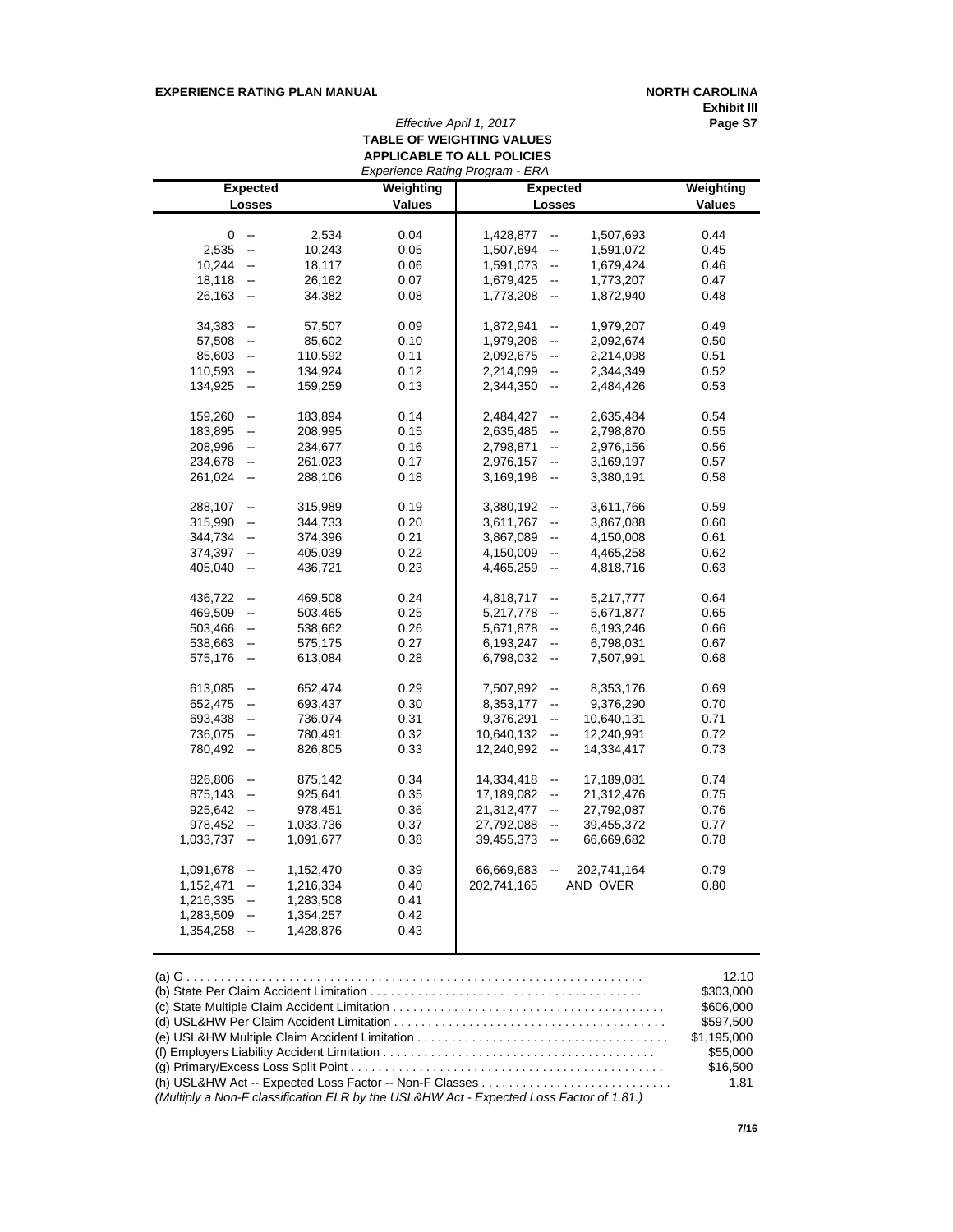#### **EXPERIENCE RATING PLAN MANUAL <b>NORTH CAROLINA**

# **Exhibit III**

*Effective April 1, 2017* **Page S8**

|                             |                | TABLE OF BALLAST VALUES<br><b>APPLICABLE TO ALL POLICIES</b> |                |                            |                |
|-----------------------------|----------------|--------------------------------------------------------------|----------------|----------------------------|----------------|
| <b>Expected</b>             | <b>Ballast</b> | Experience Rating Plan - ERA<br><b>Expected</b>              | <b>Ballast</b> | <b>Expected</b>            | <b>Ballast</b> |
| Losses                      | <b>Values</b>  | Losses                                                       | Values         | Losses                     | Values         |
|                             |                |                                                              |                |                            |                |
| $0 -$<br>65,083             | 30,250         | 2,088,472 --<br>2,148,937                                    | 242,000        | 4,265,849<br>$4,205,359 -$ | 453,750        |
| $65,084 -$<br>112,015       | 36,300         | $2,148,938 -$<br>2,209,405                                   | 248,050        | $4,265,850 -$<br>4,326,341 | 459,800        |
| $112,016 -$<br>165,940      | 42,350         | 2,209,406 --<br>2,269,874                                    | 254,100        | $4,326,342 -$<br>4,386,832 | 465,850        |
| 222,827<br>$165,941 -$      | 48,400         | $2,269,875 -$<br>2,330,345                                   | 260,150        | 4,386,833 --<br>4,447,325  | 471,900        |
| 222,828 --<br>281,098       | 54,450         | $2,330,346 -$<br>2,390,817                                   | 266,200        | 4,447,326 --<br>4,507,817  | 477,950        |
|                             |                |                                                              |                |                            |                |
| 281,099 --<br>340,100       | 60,500         | $2,390,818 -$<br>2,451,291                                   | 272,250        | $4,507,818 -$<br>4,568,309 | 484,000        |
| $340,101 -$<br>399,529      | 66,550         | $2,451,292 -$<br>2,511,766                                   | 278,300        | $4,568,310 -$<br>4,628,802 | 490,050        |
| $399,530 -$<br>459,228      | 72,600         | $2,511,767 -$<br>2,572,242                                   | 284,350        | $4,628,803 -$<br>4,689,295 | 496,100        |
| 459,229 --<br>519,106       | 78,650         | 2,632,720<br>$2,572,243 -$                                   | 290,400        | 4,689,296 --<br>4,749,788  | 502,150        |
| $519,107 -$<br>579,110      | 84,700         | $2,632,721 -$<br>2,693,198                                   | 296,450        | 4,749,789 --<br>4,810,281  | 508,200        |
| 639,205<br>$579,111 -$      | 90,750         | $2,693,199 -$<br>2,753,677                                   | 302,500        | $4,810,282 -$<br>4,870,775 | 514,250        |
| $639,206 -$<br>699,369      | 96,800         | $2,753,678 -$<br>2,814,157                                   | 308,550        | $4,870,776 -$<br>4,931,268 | 520,300        |
| 699,370 --<br>759,585       | 102.850        | $2,814,158 -$<br>2,874,638                                   | 314,600        | 4,931,269 --<br>4,991,762  | 526,350        |
| 759,586 --<br>819,843       | 108,900        | 2,874,639 --<br>2,935,120                                    | 320,650        | 4,991,763 --<br>5,052,256  | 532,400        |
| $819,844 -$<br>880,133      | 114,950        | $2,935,121 -$<br>2,995,602                                   | 326,700        | $5,052,257 -$<br>5,112,750 | 538,450        |
|                             |                |                                                              |                |                            |                |
| $880,134 -$<br>940,450      | 121,000        | $2,995,603 -$<br>3,056,086                                   | 332,750        | $5,112,751 -$<br>5,173,244 | 544,500        |
| $940,451 -$<br>1,000,788    | 127,050        | $3,056,087 -$<br>3,116,569                                   | 338,800        | $5,173,245 -$<br>5,233,738 | 550,550        |
| $1,000,789 -$<br>1,061,145  | 133,100        | $3,116,570 -$<br>3,177,054                                   | 344,850        | 5,233,739 --<br>5,294,233  | 556,600        |
| $1,061,146 -$<br>1,121,517  | 139,150        | $3,177,055 -$<br>3,237,539                                   | 350,900        | $5,294,234 -$<br>5,354,727 | 562,650        |
| $1,121,518 -$<br>1,181,902  | 145,200        | $3,237,540 -$<br>3,298,024                                   | 356,950        | $5,354,728 -$<br>5,415,222 | 568,700        |
| $1,181,903 -$<br>1,242,298  | 151,250        | $3,298,025 -$<br>3,358,510                                   | 363,000        | $5,415,223 -$<br>5,475,717 | 574,750        |
| $1,242,299 -$<br>1,302,704  | 157,300        | $3.358.511 -$<br>3,418,997                                   | 369,050        | $5,475,718 -$<br>5,536,212 | 580,800        |
| $1,302,705 -$<br>1,363,118  | 163,350        | $3,418,998 -$<br>3,479,484                                   | 375,100        | $5,536,213 -$<br>5,596,707 | 586,850        |
| $1,363,119 -$<br>1,423,539  | 169,400        | $3,479,485 -$<br>3,539,972                                   | 381,150        | 5,596,708 --<br>5,657,202  | 592,900        |
| $1,423,540 -$<br>1,483,966  | 175,450        | $3,539,973 -$<br>3,600,459                                   | 387,200        | $5,657,203 -$<br>5,717,697 | 598,950        |
|                             |                |                                                              |                |                            |                |
| $1,483,967 -$<br>1,544,399  | 181,500        | $3,600,460 -$<br>3,660,948                                   | 393,250        | 5,717,698 --<br>5,777,750  | 605,000        |
| $1,544,400 -$<br>1,604,838  | 187,550        | 3,721,436<br>$3,660,949 -$                                   | 399,300        |                            |                |
| $1,604,839 -$<br>1,665,280  | 193,600        | $3,721,437 -$<br>3,781,925                                   | 405,350        |                            |                |
| $1,665,281 -$<br>1,725,727  | 199,650        | $3,781,926 -$<br>3,842,415                                   | 411,400        |                            |                |
| $1,725,728 -$<br>1,786,177  | 205,700        | $3,842,416 -$<br>3,902,905                                   | 417,450        |                            |                |
| $1,786,178 -$<br>1,846,631  | 211,750        | 3,902,906 --<br>3,963,395                                    | 423,500        |                            |                |
| $1,846,632 -$<br>1,907,087  | 217,800        | $3,963,396 -$<br>4,023,885                                   | 429,550        |                            |                |
| $1,907,088 -$<br>1,967,546  | 223,850        | $4,023,886 -$<br>4,084,376                                   | 435,600        |                            |                |
| $1,967,547 -$<br>2,028,008  | 229,900        | 4,084,377 --<br>4,144,866                                    | 441,650        |                            |                |
| $2,028,009$ --<br>2,088,471 | 235,950        | $4,144,867 -$<br>4,205,358                                   | 447,700        |                            |                |
|                             |                |                                                              |                |                            |                |

For Expected Losses greater than \$5,777,750, the Ballast Value can be calculated using the following formula (rounded to the nearest 1):

Ballast = (0.10)(Expected Losses) + 2500(Expected Losses)(12.10) / (Expected Losses + (700)(12.10))

 $G = 12.10$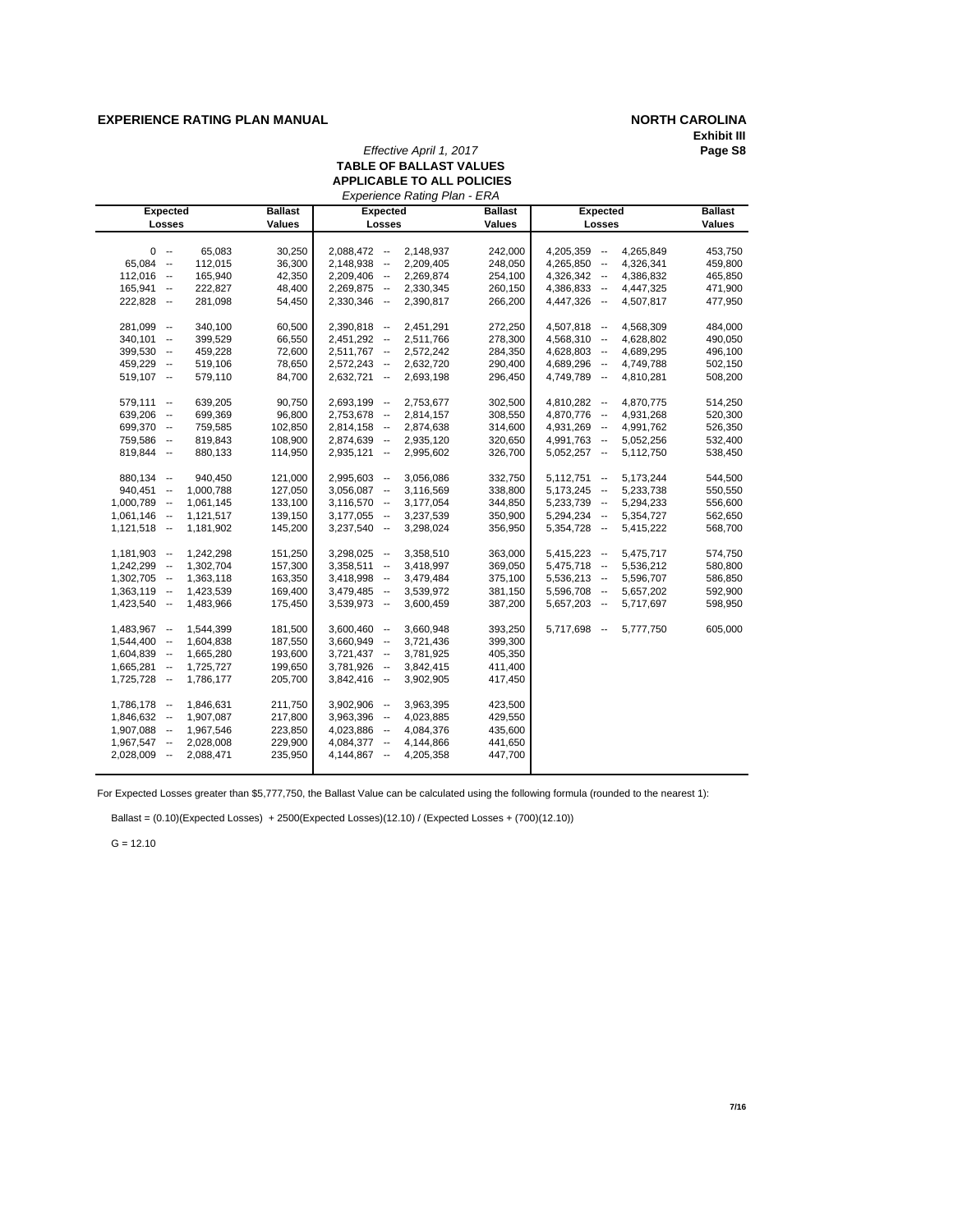- **1. Hazard Group Differentials A B C D E F G**  1.26 0.99 0.90 0.75 0.62 0.53 0.43
- **2. 2013 Table of Expected Loss Ranges**

Effective January 1, 2013

#### **3. Excess Loss Pure Premium Factors**

(Applicable to New and Renewal Policies)

| Per Accident |       |       |       | <b>Hazard Groups</b> |       |       |       |
|--------------|-------|-------|-------|----------------------|-------|-------|-------|
| Limitation   | Α     | B     | C     | D                    | E     | F     | G     |
| \$10,000     | 0.672 | 0.706 | 0.721 | 0.744                | 0.764 | 0.780 | 0.791 |
| \$15,000     | 0.628 | 0.667 | 0.685 | 0.711                | 0.735 | 0.755 | 0.769 |
| \$20,000     | 0.591 | 0.634 | 0.654 | 0.683                | 0.710 | 0.732 | 0.750 |
| \$25,000     | 0.559 | 0.606 | 0.626 | 0.658                | 0.688 | 0.712 | 0.732 |
| \$30,000     | 0.532 | 0.580 | 0.602 | 0.636                | 0.667 | 0.693 | 0.716 |
| \$35,000     | 0.507 | 0.558 | 0.580 | 0.615                | 0.649 | 0.676 | 0.701 |
| \$40,000     | 0.486 | 0.537 | 0.561 | 0.596                | 0.632 | 0.660 | 0.687 |
| \$50,000     | 0.448 | 0.501 | 0.526 | 0.563                | 0.601 | 0.631 | 0.662 |
| \$75,000     | 0.379 | 0.433 | 0.460 | 0.498                | 0.540 | 0.572 | 0.610 |
| \$100,000    | 0.331 | 0.385 | 0.412 | 0.450                | 0.494 | 0.527 | 0.569 |
| \$125,000    | 0.296 | 0.348 | 0.376 | 0.413                | 0.457 | 0.491 | 0.536 |
| \$150,000    | 0.268 | 0.319 | 0.347 | 0.383                | 0.427 | 0.461 | 0.508 |
| \$175,000    | 0.246 | 0.296 | 0.323 | 0.358                | 0.402 | 0.435 | 0.484 |
| \$200,000    | 0.227 | 0.276 | 0.303 | 0.337                | 0.381 | 0.413 | 0.463 |
| \$225,000    | 0.212 | 0.259 | 0.286 | 0.319                | 0.363 | 0.394 | 0.445 |
| \$250,000    | 0.199 | 0.245 | 0.271 | 0.303                | 0.346 | 0.377 | 0.429 |
| \$275,000    | 0.187 | 0.232 | 0.258 | 0.289                | 0.332 | 0.362 | 0.414 |
| \$300,000    | 0.177 | 0.221 | 0.246 | 0.277                | 0.319 | 0.349 | 0.401 |
| \$325,000    | 0.168 | 0.211 | 0.236 | 0.266                | 0.308 | 0.336 | 0.389 |
| \$350,000    | 0.160 | 0.202 | 0.227 | 0.256                | 0.297 | 0.325 | 0.378 |
| \$375,000    | 0.152 | 0.193 | 0.218 | 0.247                | 0.288 | 0.315 | 0.368 |
| \$400,000    | 0.146 | 0.186 | 0.211 | 0.238                | 0.279 | 0.306 | 0.359 |
| \$425,000    | 0.140 | 0.179 | 0.204 | 0.230                | 0.271 | 0.297 | 0.350 |
| \$450,000    | 0.134 | 0.173 | 0.197 | 0.223                | 0.263 | 0.289 | 0.342 |
| \$475,000    | 0.129 | 0.167 | 0.191 | 0.217                | 0.256 | 0.282 | 0.335 |
| \$500,000    | 0.124 | 0.162 | 0.185 | 0.211                | 0.250 | 0.275 | 0.328 |
| \$600,000    | 0.108 | 0.144 | 0.166 | 0.190                | 0.227 | 0.251 | 0.303 |
| \$700.000    | 0.096 | 0.130 | 0.151 | 0.173                | 0.210 | 0.232 | 0.284 |
| \$800,000    | 0.087 | 0.118 | 0.139 | 0.160                | 0.195 | 0.216 | 0.268 |
| \$900,000    | 0.079 | 0.109 | 0.129 | 0.149                | 0.183 | 0.203 | 0.254 |
| \$1,000,000  | 0.072 | 0.100 | 0.120 | 0.139                | 0.172 | 0.191 | 0.242 |
| \$2,000,000  | 0.038 | 0.058 | 0.072 | 0.086                | 0.112 | 0.127 | 0.170 |
| \$3,000,000  | 0.025 | 0.040 | 0.051 | 0.062                | 0.083 | 0.096 | 0.134 |
| \$4,000,000  | 0.018 | 0.030 | 0.039 | 0.048                | 0.066 | 0.077 | 0.110 |
| \$5,000,000  | 0.014 | 0.024 | 0.032 | 0.039                | 0.054 | 0.064 | 0.093 |
| \$6,000,000  | 0.011 | 0.019 | 0.026 | 0.032                | 0.046 | 0.054 | 0.080 |
| \$7,000,000  | 0.009 | 0.016 | 0.022 | 0.027                | 0.039 | 0.047 | 0.070 |
| \$8,000,000  | 0.008 | 0.014 | 0.019 | 0.023                | 0.034 | 0.041 | 0.062 |
| \$9,000,000  | 0.006 | 0.012 | 0.016 | 0.020                | 0.030 | 0.036 | 0.055 |
| \$10,000,000 | 0.006 | 0.010 | 0.014 | 0.018                | 0.026 | 0.032 | 0.049 |